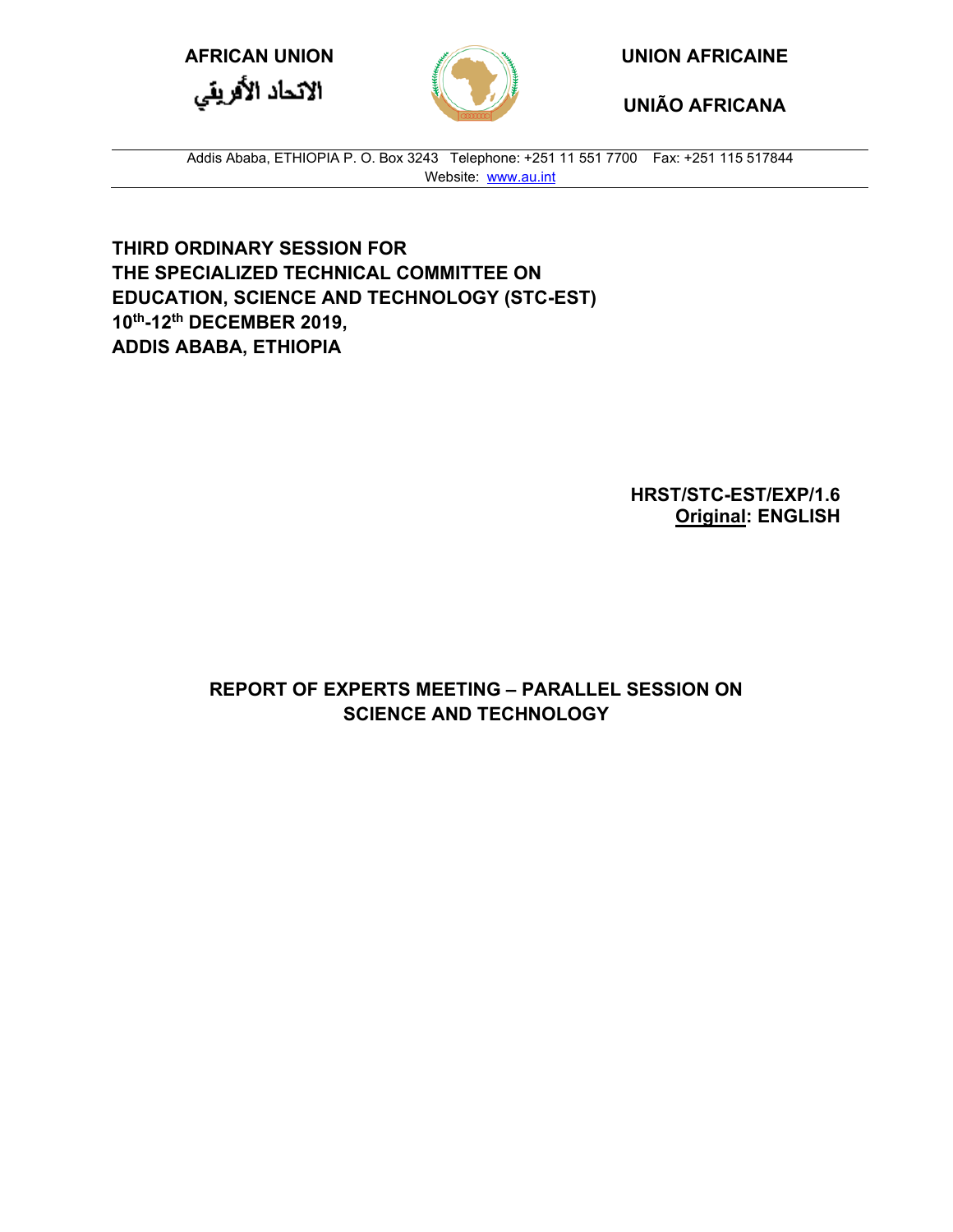## **INTRODUCTION**

1. During the 3<sup>RD</sup> STC-EST meeting, the experts on Science and Technology had a parallel session on the 10<sup>th</sup> to 11<sup>th</sup> December 2019 to discuss the continental progress in STI, advocate for increased investment for Science and Technology, deliberate on reports presented by the division of Science and Technology of the Commission together with its regional offices in Malabo and Abuja, partner institutions, RECs and Member states on the implementation of STISA-2024 and its 5 years action plan with a view to deploy science, technology and innovation across various socio-economic sectors.

## **ATTENDANCE**

- 2. The following attended the STI parallel session:
	- a) Senior Officials of the following Member States: Algeria, Benin, The Gambia, Botswana, Burundi, Burkina Faso, Cape Verde, Central Africa Republic, Comoros, Democratic Republic of Congo, Djibouti, Egypt, Eswatini, Ghana, Kenya, Libya, Lesotho, Mali, Mauritius, Malawi, Morocco, Namibia, Nigeria, Uganda, Tanzania, Seychelles, Somalia, Sudan, South Sudan, South Africa, Togo, Zambia, Zimbabwe,
	- b) Development Partners and International Institutions: UNESCO, UNECA, ICIPE, RUFORUM, UN-WFP, ATPS, AFCONE. PASET, SANSA, AAS and AfDB, ACBF, IAEA, AUDA-NEPAD, ACB, CAFOR

## **AGENDA ITEM 1: Opening of STI parallel session**

3. The Chair of this Parallel Session is Dr James Kasigwa, Director, ST&I Regulation and biosafety, Ministry of Science, Technology and Innovation from Uganda as the newly elected chair of STC-EST to kick start the meeting, the chair requested for volunteer rapporteur from member states, Tanzania volunteered, The chair proceeded to inviting presenters to make their presentations followed by discussions from the floor.

# **AGENDA ITEM 2: Presentation on Science, Technology and Innovation (STI) for Africa Development**

4. The Ag. Head of ST division presented an overview of the STI programmes within the division, specifically on the STISA-2024 implementation with its 5 years action plan, the African Kwame Nkrumah awards, the African union Research Grant, the AU-EU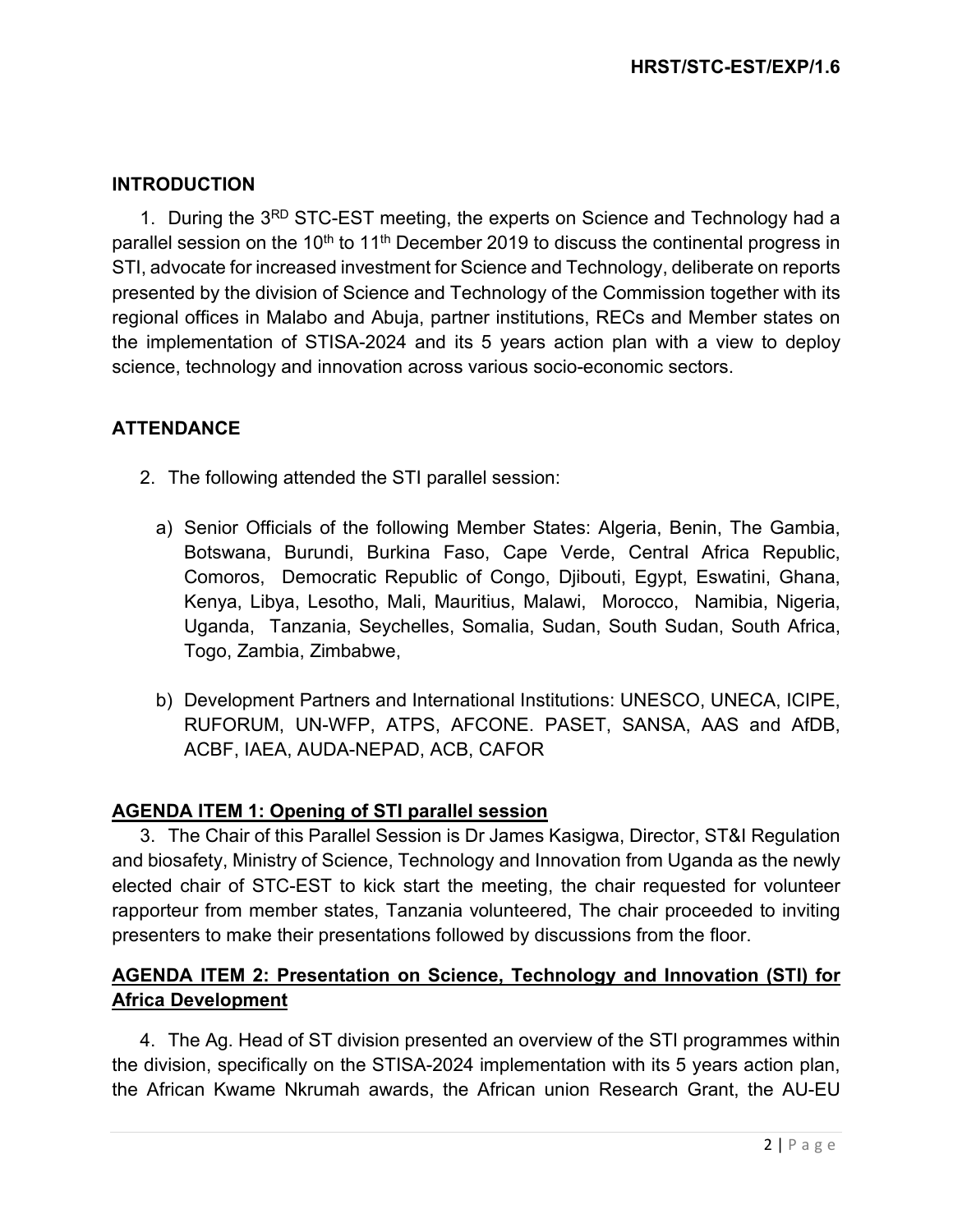HLPD on STI, Biodiversity, African Space Policy and Strategy and on the African Observatory for STI. He highlighted the need for a landscape analysis of STISA 2024 to see how STI is been implemented across national, regional and continental, noting that Science has to be included in all national, regional and continental agendas, as it is obvious that STI is a tool for development. The presenter highlighted the key findings of the STISA 2024 Five years implementation planning as low percentage of Africa's' GDP go to R&D as compared to other regions noting that some countries lack data and cannot be assessed; many African nations perform better than expected for innovation relative to their GDP per capita; business environment is strengthening especially for both large business and start-ups*.* The report also noted that there is Innovation gap between rich and poor countries on the continent which is growing. Furthermore, funding for STI and Higher Education is highly dependent on International sources. It was further explained that the 5 years plan also defined actions for the next 5 years. It was also noted that participation and relationship with RECs in implementation of programmes such as the Kwame Nkrumah Scientific regional awards, has not been consistent since inception. Under the AU-EU partnership for STI, he indicated that there is general consensus to focus on innovation for creation of markets. He also pointed out that Africa member states are not contributing in most of the programmes.

# **5. The Experts requests to the Ministers:**

## **i) ON THE REPORT ON IMPLEMENTATION OF STISA-2024 (2014 – 2018) AND 5 YEARS ACTION PLAN**

- **a) WELCOME** the Report and the 5 Year Action Plan to boost the implementation of STISA-2024 with a view to transform the continent into an innovation-led, knowledge-based economy;
- **b) URGE** Member States, Regional Economic Communities (RECs) and regional institutions to implement the Action Plan at all levels in the next 5 years **REQUESTS** the Commission the Action Plan to all Member States and Partners;
- **c) REQUESTS** the Commission to assess the implementation of STISA 2024 to enable the preparation of the next iteration of 2034 STISA and report to STC-EST;
- **d) REAFFIRM** the role of the academies of science and reiterate the need for the national academies and collaboration with Network of African Science Academies (NASAC);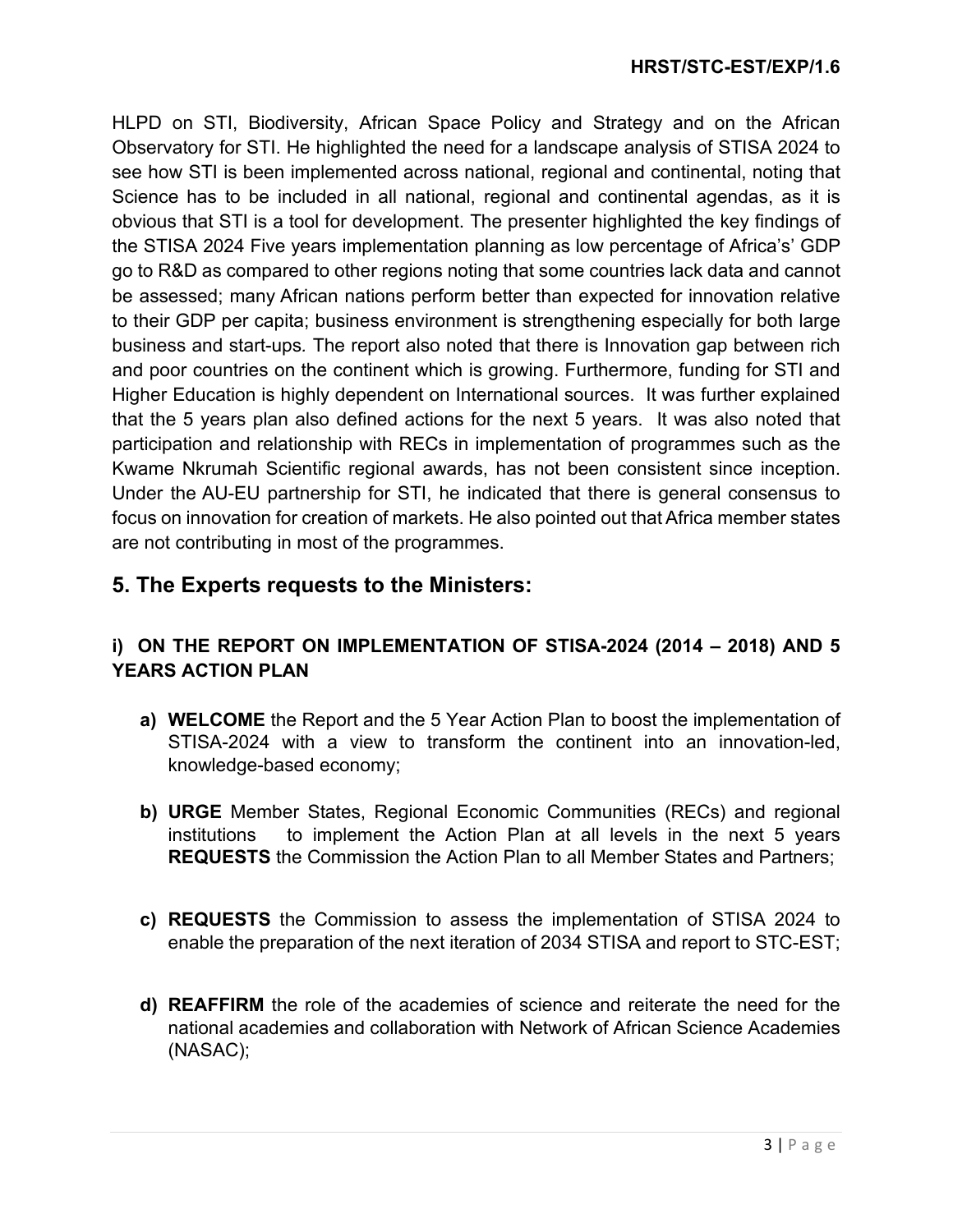- **e) COMMEND** the strong collaboration between the Commission and UNESCO to improve science, technology and innovation on the continent, and **INVITE** other regional institutions to collaborate in this regard in order to promote coordination, synergies and maximize socio-economic impact of STI; and
- **f) RECOMMEND** that in line with the 5 year Action Plan, undertake an end of period review of STISA 2024 and enable preparation of the next iteration of STISA 2034.

## **ii) ON THE AFRICAN UNION KWAME NKRUMAH AWARDS FOR SCIENTIFIC EXCELLENCE**

- **a) TAKE NOTE** of the launching of the programme annually from January and request Member States and RECs to widely disseminate information about the programme at national and regional levels to attract more applicants and raise the popularity of STI;
- **b) CALL UPON** Member States, the RECs and Partners to enhance synergies with similar awards programs at regional and continental levels in order to gain efficiency and sustainability;
- **c) URGE** Member States to collaborate with the Commission to financially support the AU Kwame Nkrumah Awards for Scientific Excellence programme;
- **d) FURTHER** urge the Commission to provide a platform to enable access and dissemination of this information across Africa from Member States and other Partners;
- **e) WELCOME** and appreciate the offer by the Republic of South Africa to financially support the prestigious Kwame Nkrumah Award for Scientific Excellence; and

**f) ENCOURAGE** the Commission to launch the calls for the awards, scholarships, grants and any other bids in all AU languages to enable equitable access.

### **iii) ON AFRICAN UNION RESEARCH GRANT PROGRAMME**

**a) COMMEND** the African Union Research Grants Programme as a continental financial instrument to support and promote collaborative research in Africa; and capacity building for the Commission to create and manage a credible and competitive system of grants as a way to involve and support African scientists and researchers to collaborate on common research priorities of STISA-2024;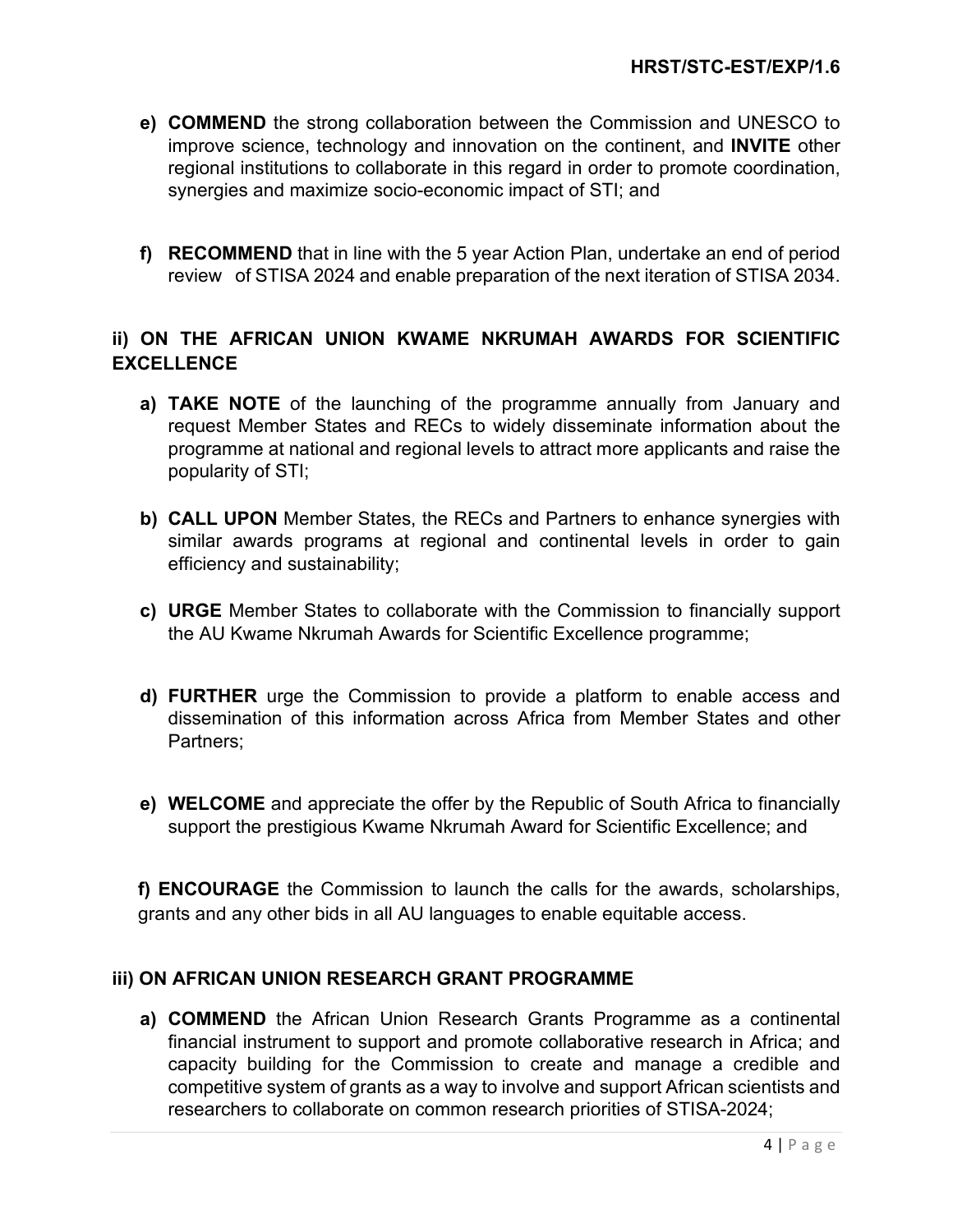- **b) WELCOME** the technical and financial support by the EU for the Research Grant;
- **c) REQUEST** the Commission to combine the Africa Science Technology and Innovation Fund as stipulated in STISA 2024 with the African Education Fund into a single Education, Science, Technology and Innovation Fund and **REQUESTS** the Commission and the AfDB to undertake work towards the establishment and operationalization of this fund;
- **d) CALL UPON** the Commission to engage with ministers in charge of finance the private sector and other relevant financing institutions to identify funding options for research and innovation in Africa;
- **e) ENSURE** the creation of appropriate mechanisms that facilitate the translation of research and development outcomes into products, services and processes that stimulate socio-economic development;
- **f) FURTHER URGE** member states to promote intra-African collaboration and encourage the pooling of major scientific equipment and the creation of large regional thematic centres open to the African scientific community with African but also foreign co-financing; and
- **g) RECOGNIZE** the contribution of other regional associations and networks such as the Regional Universities Forum for Capacity Building in Agriculture (RUFORUM) to spur collaboration in a clear thematic area of agriculture.

## **iv) ON AU-EU HIGH LEVEL POLICY DIALOGUE ON SCIENCE, TECHNOLOGY AND INNOVATION**

- **a) COMMEND** the AU-EU High-Level Policy Dialogue (HLPD) on Science, Technology and Innovation (STI) for the progress made in the implementation of agreed programme and URGE the Partnership to ensure sustenance of the current activities and to pay special attention to addressing the common socio-economic challenges, capacity building on research and infrastructures, human capital development, innovation and other cross-cutting issues;
- **b) FURTHER COMMEND** the progress in the implementation of the Research and Innovation (R&I) Partnerships on "Food and Nutrition Security and Sustainable Agriculture (FNSSA) and On Climate Change and Sustainable Energy (CCSE)",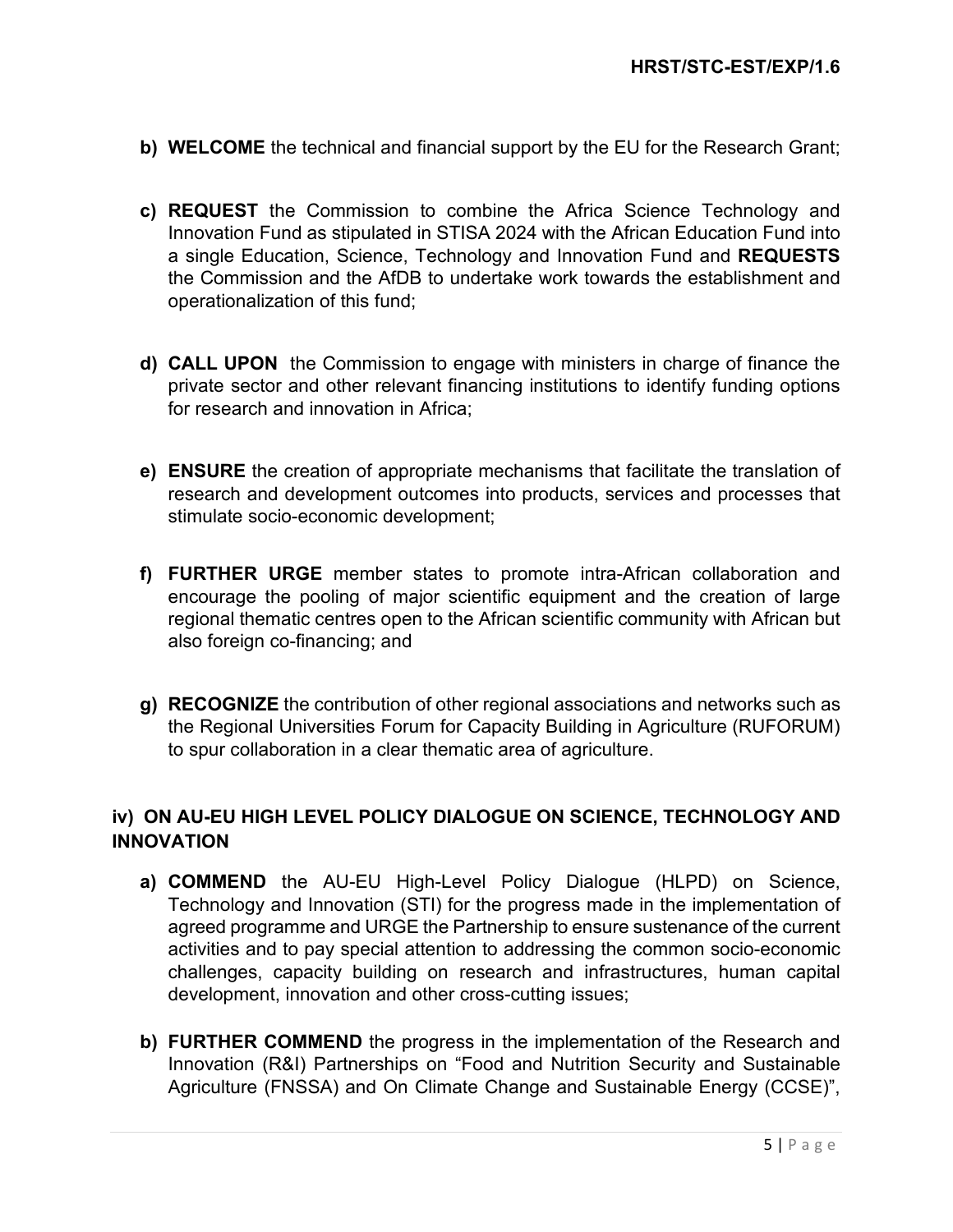**AND CALL UPON** other relevant EU and African stakeholders to take part in the implementation of the R&I Partnerships;

- **c) WELCOME** the strong focus on Innovation through the recently established AU-EU Innovation Partnership as a critical framework to foster collaborative alliances and relationships between our continents to promote technology transfer and uptake; capacity-building, access to markets and removal of barriers that impede innovation and creativity as well as deepening dialogue and engagement between policy-makers and innovators;
- **d) URGES** the Commission to ensure that the African Member States have constant dialogues to formulate their common positions and priorities for future orientation of various cooperation on STI; and
- **e) URGE** the Commission to report on other partnerships such as Forum on China-Africa Cooperation (FOCAC), Tokyo International Conference of Africa's Development (TICAD) that are collaborating with the continent on Science Technology and innovation.

## **v) BIODIVERSITY PROGRAM**

- a) **UNDERLINE** the potential of Africa's biodiversity for development and its conservation and sustainable use and **INVITE** Member States to enhance the value of biological goods and services including bio-based enterprises and scale up investments in sustainable utilization of biological resources for Africa's transformation;
- b) **TAKE INTO ACCOUNT** the emerging issues in particular Digital Sequence Information on genetic resources, and the need for global and national measures for access, fair and equitable benefits sharing such as appropriate technology transfer, capacity development, and monetary values at national and regional levels;
- c) **ENCOURAGE** the Commission in collaboration with its partners to continue its support in coordinating the African Group of Negotiators on Biodiversity to ensure that strong African common positions in the field of biosafety, biodiversity and access and benefit sharing of genetic resources are achieved;
- d) **NOTING** that in Africa, the UNESCO Man And the Biosphere programme is under the responsibility of most of the Ministry of Science and Technology **CALL UPON**  Member States to use the current 79 Biosphere reserves in Africa as sites for research and training in STI to enhance environmental sustainability and to support the initiative of creation a fund for their sustainable financing; and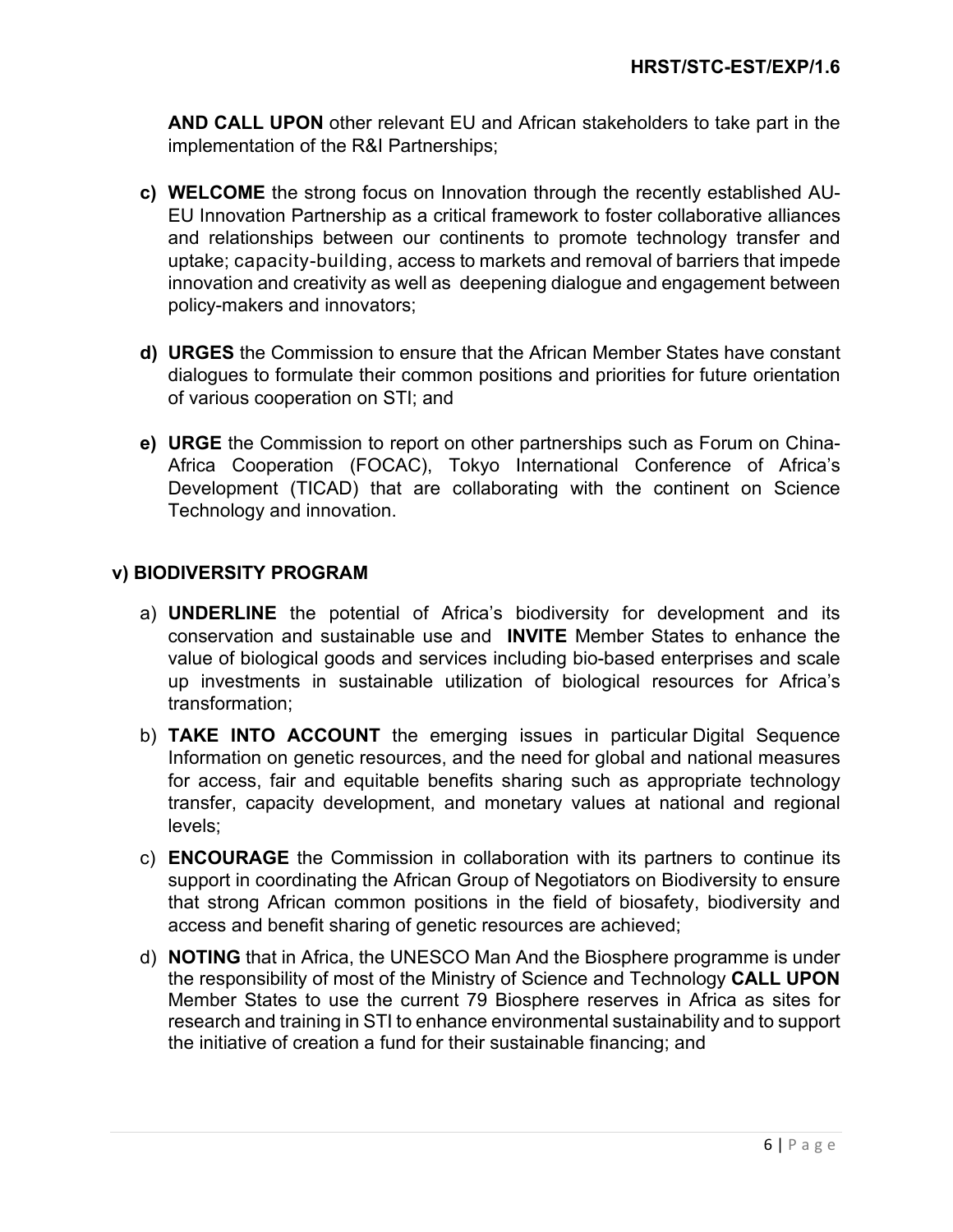e) **URGE** Member States to implement measures to tackle climate change and reduce its effects and impacts; to increase sustainable agricultural production and food security; and to promote wildlife conservation in Africa.

## **VI) AFRICAN SPACE POLICY AND STRATEGY**

- **a) CALL UPON** the Commission, Member States, RECS and Partners to commit to implement the African Space Policy and Strategy in its entirety;
- **b) CONGRATULATE** the Arab Republic of Egypt upon the decision of the Assembly to host the African Space Agency and **INVITE** the Commission and Egypt to expedite the Hosting Agreement and process for establishing the Space Agency;
- **c) WELCOME** progress being made in the implementation of Global Monitoring of the Environment for Security (GMES) & Africa Initiative and **INVITE** Member States, national, regional institutes and the private sector to access the GMES & Africa products and services from the Regional Implementing Centers;
- **d) CALL UPON** AU Commission and European Commission to expedite the development, the finalization and the launch of the next phases of GMES & Africa initiative in order for the continent to benefit from the full potential of the programme; and
- **e) ACKNOWLEDGE** with appreciation the technical and the financial support by the European Commission and the partner institutions in the implementation of GMES & Africa Initiative and **INVITE** Member States and Regional Economic Communities to continue supporting its implementation.

# **AGENDA ITEM 3: PRESENTATION ON PROGRESS ON STRC PROGRAMME WITH SPECIAL FOCUS ON AFRICAN SCIENTIFIC RESEARCH AND INNOVATION COUNCIL (ASRIC)-**

6. The presenter discussed the activities of STRC including a mid-term review of STISA 2024, launching and congresses of ASRIC, publication of monographs, capacity building of about 800 scientists, as well as establishment of AU Union of Scientists. The Chair of the bureau of ASRIC contributed to the presentation by highlighting flagship projects and the setting up of ASRIC Fund. Both presenters pointed out that STI is an enabler and tool for socio-economic development, hence STRC and ASRIC should be given the needed support and funding.

### **Ministers requested to;**

**a) REQUEST** the African Union Commission to allocate reasonable financial resources for ASRIC flagship projects as per Article 9 of its Statutes; and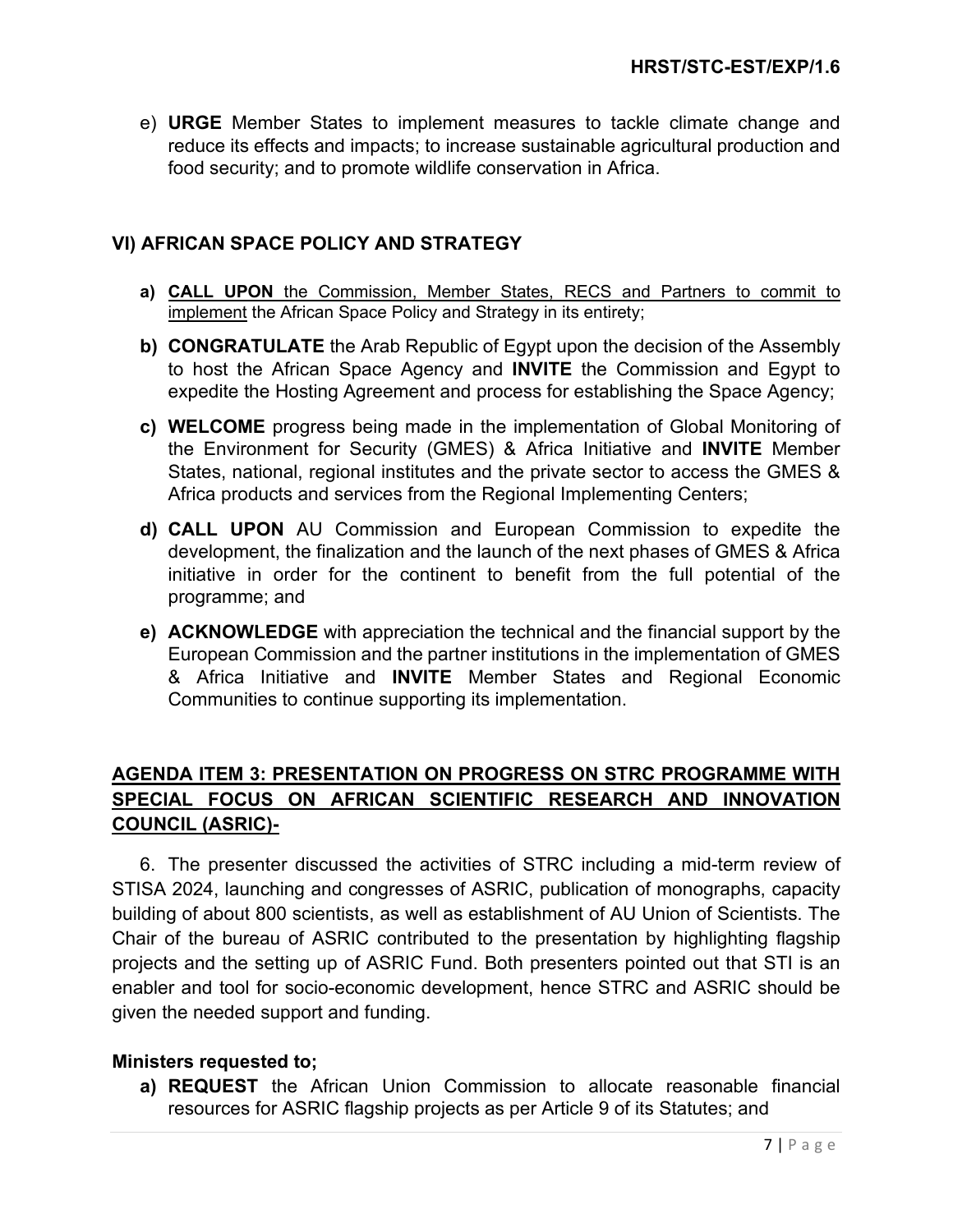**b) CALLS UPON** international partners, Africa venture capitalists, and African financial institution to champion the mobilization of resources and to contribute to ASRIC.

## **AGENDA ITEM 4: PRESENTATION ON STATE OF SCIENCE TECHNOLOGY AND INNOVATION INDICATORS IN AFRICA - POLICY IMPLICATION AND REC OMMENDATION**

7. The Ag. Director of AOSTI presented the progress report on the state of Science Technology and Innovation Indicators in Africa. After a brief introduction on the roots and steps that have led to the creation of AOSTI, he gave an overview of STI policymaking in AU member states. He raised the efforts made by countries in adopting explicit policies in STI and the coherence of these policies with their national development plans as well with regional and continental strategies. He then provided a global picture of R&D investment which shows that African countries are still below the continental target of at least 1% of the GDP spent on R&D. He stressed the lack of data in many countries compared to countries where there is an existence of dedicated institutions in charge of STI data collection and production. With regards to the production of knowledge, Dr Konte highlighted the low contribution of the AU despite the fast growth than that observed at the world level. He also emphasized the fact that collaboration between African countries in R&D is infrequent and occurs only in about 4% of scientific publications. He finished by presenting the Monitoring and Evaluation framework for the implementation of STISA, a work done with the support of UNESCO.

8. The Senior Officials request the Ministers to:

**a) TAKE NOTE** of the report of the African Observatory for Science Technology and of the usefulness of STI data in facilitating policy and decision-making process;

**b) ACKNOWLEDGE** the efforts made by Member States in collecting, using and sharing statistical data;

**c) INVITE** Member States to consolidate the efforts gained in institutionalising STI data collection;

## **AGENDA ITEM 5: PRESENTATION AND DISCUSSION OF PROGRESS REPORT OF AUDA-NEPAD**

9. The African Union Development Agency (AUDA-NEPAD) through its Directorate of Technical Cooperation and Programme Funding (DTCPF) presented the findings of the 3<sup>rd</sup> report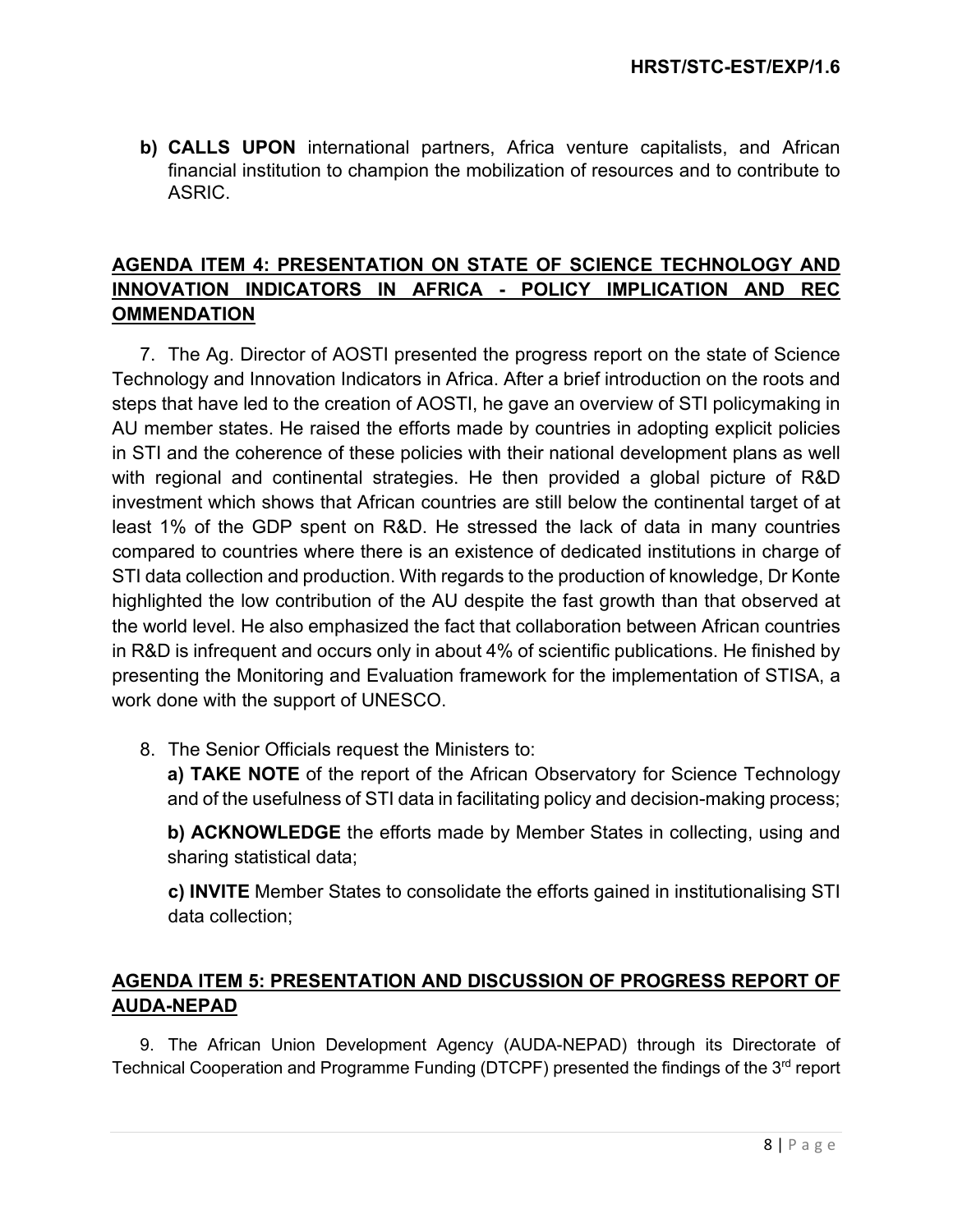of the African Innovation Outlook (AIO-2019) and the progress on emerging technologies with the second set of three new reports in preparation.

10.Mr Lukovi Seke of AUDA - NEPA highlighted that during the 10-year period for which the ASTII Initiative has been in operation under the coordination of AUDA-NEPAD, 43 Member States have been trained in workshop sessions. Those session were mainly run by the programme in collaboration with AOSTI, RECs, UNESCO, UNU-MERIT, HSRC/CeSTII and the University of Lund. Without distinction of R&D or Innovation data submitted 33 AU members States submitted data between 2007 and 2017. The presenter noted that the problem with collecting and analysing, R&D data in African Union member States is that aggregated data supplied by countries which are often not usually complete because the survey process do not cover all four sectors: Business, Government, Higher Education and Private Non-Profit institutions. An incomplete coverage of all sectors makes impossible the calculation of GERD intensity, the well-known 1% target, nor is it possible to calculate the number.

11.With regard to Emerging Technologies, Mr Lukovi Seke elaborated on the implementation and domestication of the first set of three reports (drones, gene drive and micro-grids) to be followed by the release of another set of three reports in 2020 mainly on artificial intelligence, next generation batteries and block chain.

### 12. **The experts request the Ministers to:**

**a) TAKE NOTE** of the end of the third phase of the African Science, Technology and Innovation Indicators (ASTII) jointly coordinated by AUDA-NEPAD and AUC through AOSTI; and the planned launching of the  $3<sup>rd</sup>$  report of the African Innovation Outlook (AIO-2019) at a side event during the forthcoming Heads of State and Government Summit in 2020; and

**b)TAKES Note** of the progress of African Panel on Emerging Technologies (APET) which is currently analysing the second set of three technologies, namely artificial intelligence, next generation batteries and block chain.

## **AGENDA ITEM 6. MEMBER STATES UPDATE ON STISA IMPLEMENTATION AT COUNTRY LEVEL**

13.Member States made presentation on their National STI programmes in connection to the implementation of STISA 2024. Summary of Reports are in annex 1.

## 14.**The experts request the Ministers to:**

**a) REQUEST the** Commission to expedite the development of a reporting template for Member States to track progress and harmonize reporting during the STC-EST meetings; and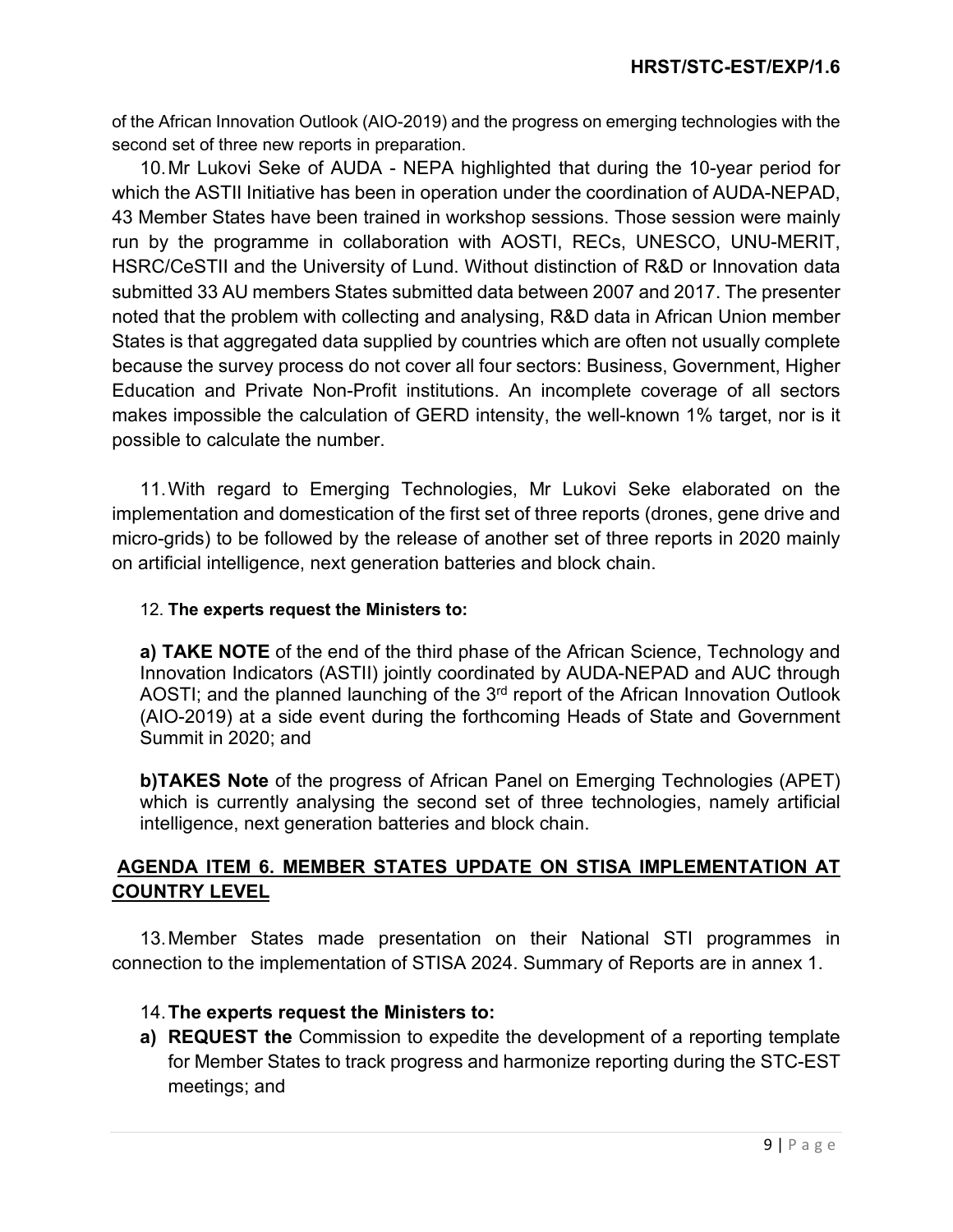b) **CALLS UPON** Member States, RECs and relevant Partners to support the development and implementation of the STISA monitoring and evaluation framework .

## **AGENDA ITEM 7: UPDATES AND DISCUSSIONS ON IMPLEMENTATION OF STI INITIATIVES OF PARTNERS INSTITUTIONS**

15.Various partners presented their STI initiatives and the summary of their report is in annex 2.

### 16.**The experts request the Ministers to:**

### **1. ON UNESCO OPEN SCIENCE**

- *a)* **ACKNOWLEDGE** the game changing potential of open science in Africa for reducing the existing inequalities in STI and accelerating progress towards the implementation of the Agenda 2063 and the achievement of SDGs;
- *b)* **SUPPORT AND PROMOTE** open science initiatives at the national, regional and continental levels to increase access to scientific information, data, knowledge and networks and to bring science closer to society;
- *c)* **COMMEND** UNESCO for taking the lead in building a global consensus on open science; and
- *d)* **COMMIT** to support and actively contribute to the consultative and inclusive process led by UNESCO to develop a new international standard setting instrument on Open Science-the UNESCO Recommendation on Open Science to be adopted by the UNESCO General Conference in 2021.

### **2. ON SANSA SPACE WEATHER**

- **(a) ACKNOWLEDGES** the importance of space weather, as espoused in the African Space Strategy, and we urge Member States to pay more attention to the impact of space weather on earth;
- **(b) NOTES** the Republic of South Africa's recent designation by the International Civil Aviation Organization (ICAO) to provide space weather information to all flights within the African airspace, on 24/7 operational basis and welcome the Republic of South Africa's successful bid for providing space weather information to the aviation sector, thereby ensuring the safety of lives over the African continent;
- **(c) WELCOME** the involvement of other African countries in the hosting of in-situ instrumentation to enhance our scientific research and development capabilities in this important field and thus enhancing the lives of our citizens; and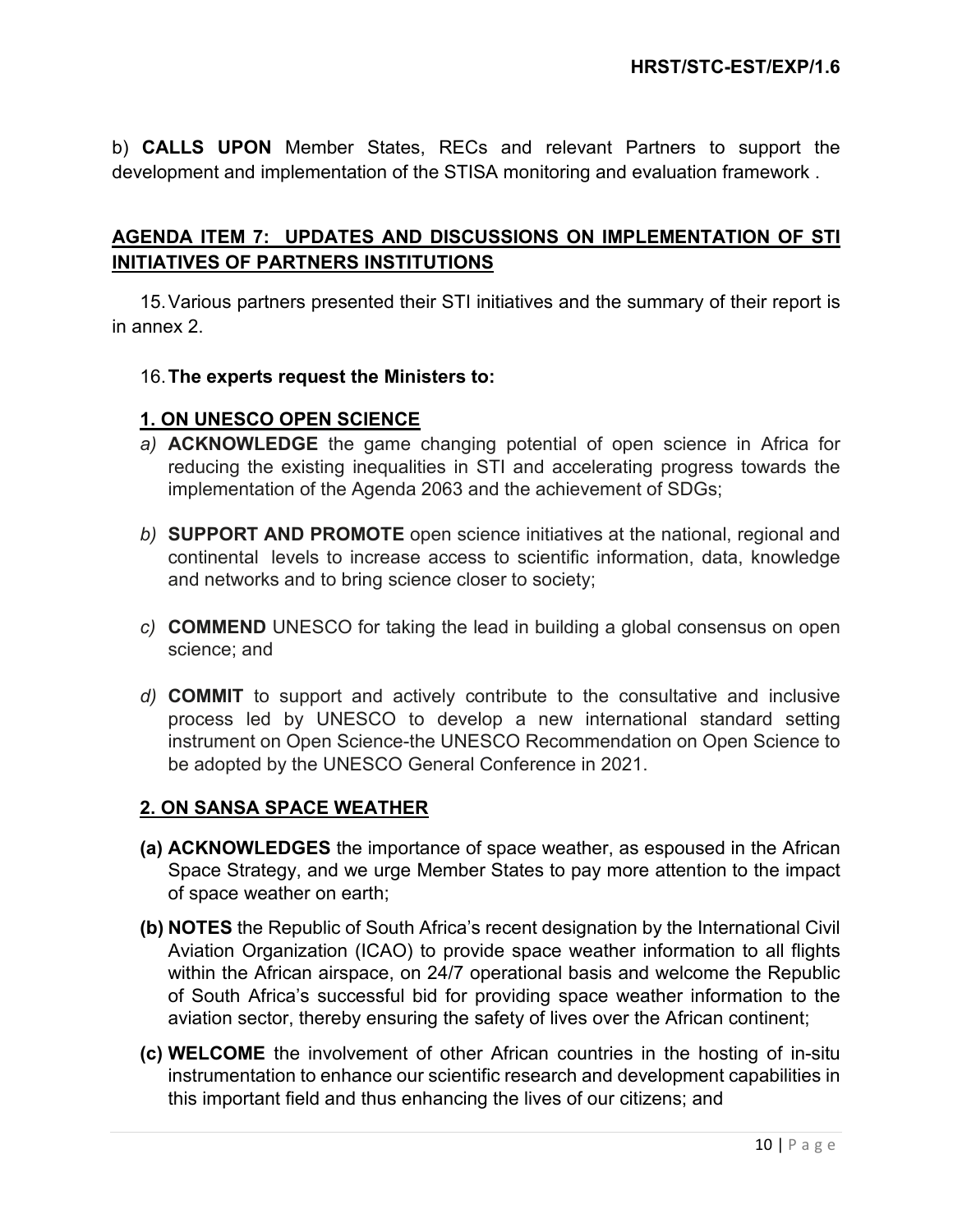**(d) CALL ON** Member States, the Commission and the Regional Economic Communities to cooperate with the Republic of South Africa on this global initiative.

### **AGENDA ITEM 8: ADOPTION OF PARALLEL SESSION REPORT**

17.The senior officials considered and adopted the report of the STC3 -ST parallel session after formatting and incorporating relevant editorial inputs.

# **ANNEX 1: MEMBER STATES UPDATE ON STISA 2024 IMPLEMENTATION AT COUNTRY LEVEL**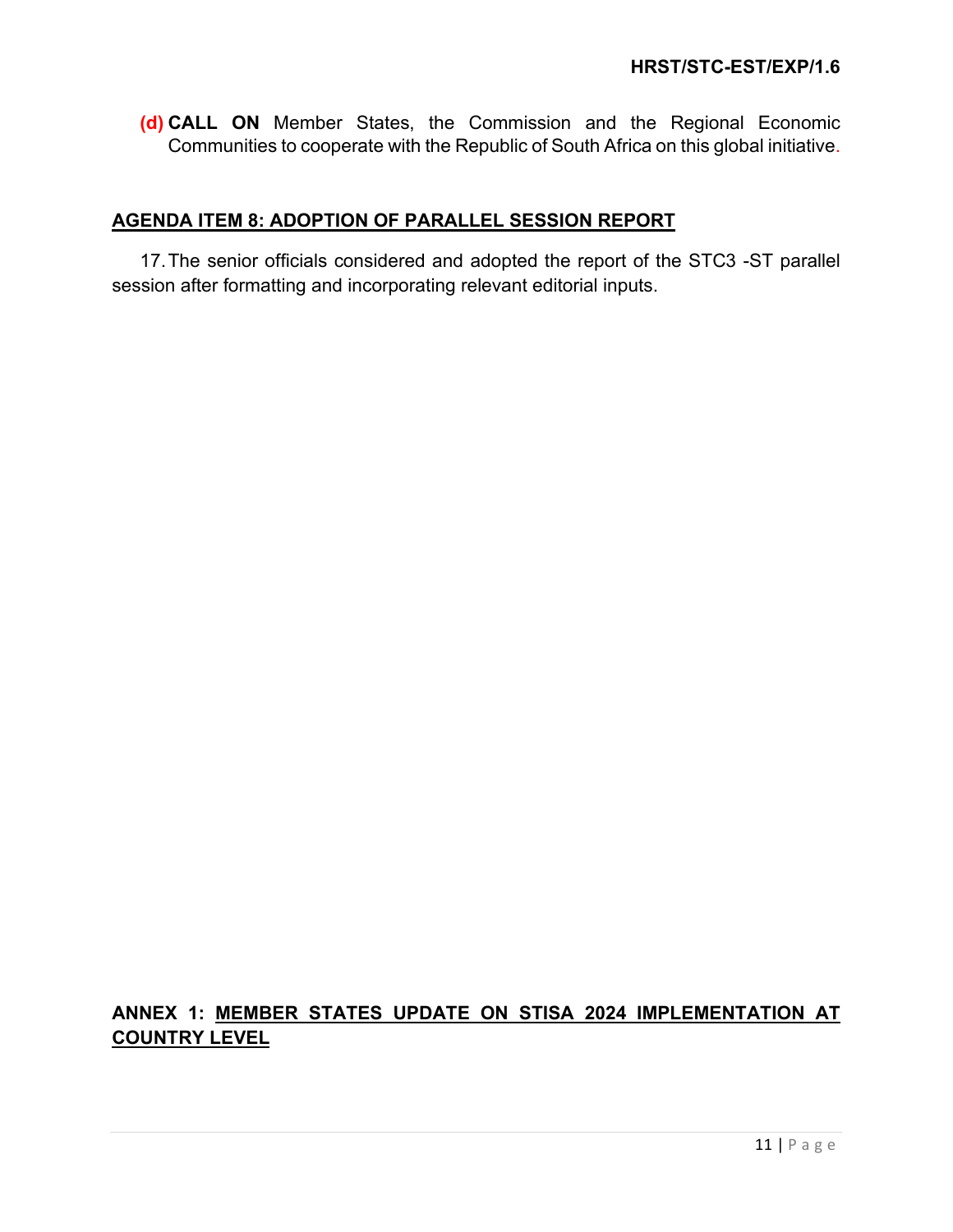# **1. EGYPT**

Egypt as a member of the C10 act as role model of investment in S&T. Egypt has increased the investment in S&T to be 1% GDP, and established new funding agency to promote and fund the R&D on national and regional levels to face our societal challenges. Egypt is advancing the research and innovation for technological issues, emerging technology and artificial intelligence; Egypt established national strategy for artificial intelligence and started the implementation of this strategy. Egypt established technological universities to fill the gap of technological jobs and support the strategy of 5<sup>th</sup> industrial revolution and emerging technology. This technological universities and AI strategy will achieve the continental strategy of TVET. Egypt is proposing developing AI strategy for Africa, and will talk about this issue in the AOB agenda item.

Egypt has strategized to bridge the R&I into industry and make industrialization of the R&D&I to ensure maximum outcomes from S&T and reflect on the socio-economic development. We can share this model and expand it on continental scale in support with the commission. Egypt hosted the African space agency and allocated 10M USD to kick off the agency and implement the continental space policy and strategy. Egypt has handed over the host agreement to the commission and once singed we will start the real implementation; for example Egypt allocated the plot of land that will be used to establish the premises of the African space agency once the host agreement signed.

Egypt signed the agreement of PRIMA for R&D&I with Europe partners and other northern African member states, this model is quite helpful to synergize the R&D&I on continental scale, however Egypt has this model on bi-lateral agreement with South Africa and launch regular calls for R&D between both countries, we propose to make this model on regional and continental scale to promote R&D&I to meet our continental challenges and achieve our continental S&T strategy.

## **2. BURUNDI**

Based on the Continental Strategy on STI (STISA 2024), the Regional Policy on STI and its Strategic Plan from East Africa Science and Technology Commission (EASTECO), Burundi through the Ministry of Higher Education and Scientific Research has developed its National Policy for Scientific Research and Technological Innovation, the draft laws on STI, and had put in place the Academy of Sciences and the National Commission for Science, Technology and Innovation. The STI budget is still small but efforts have been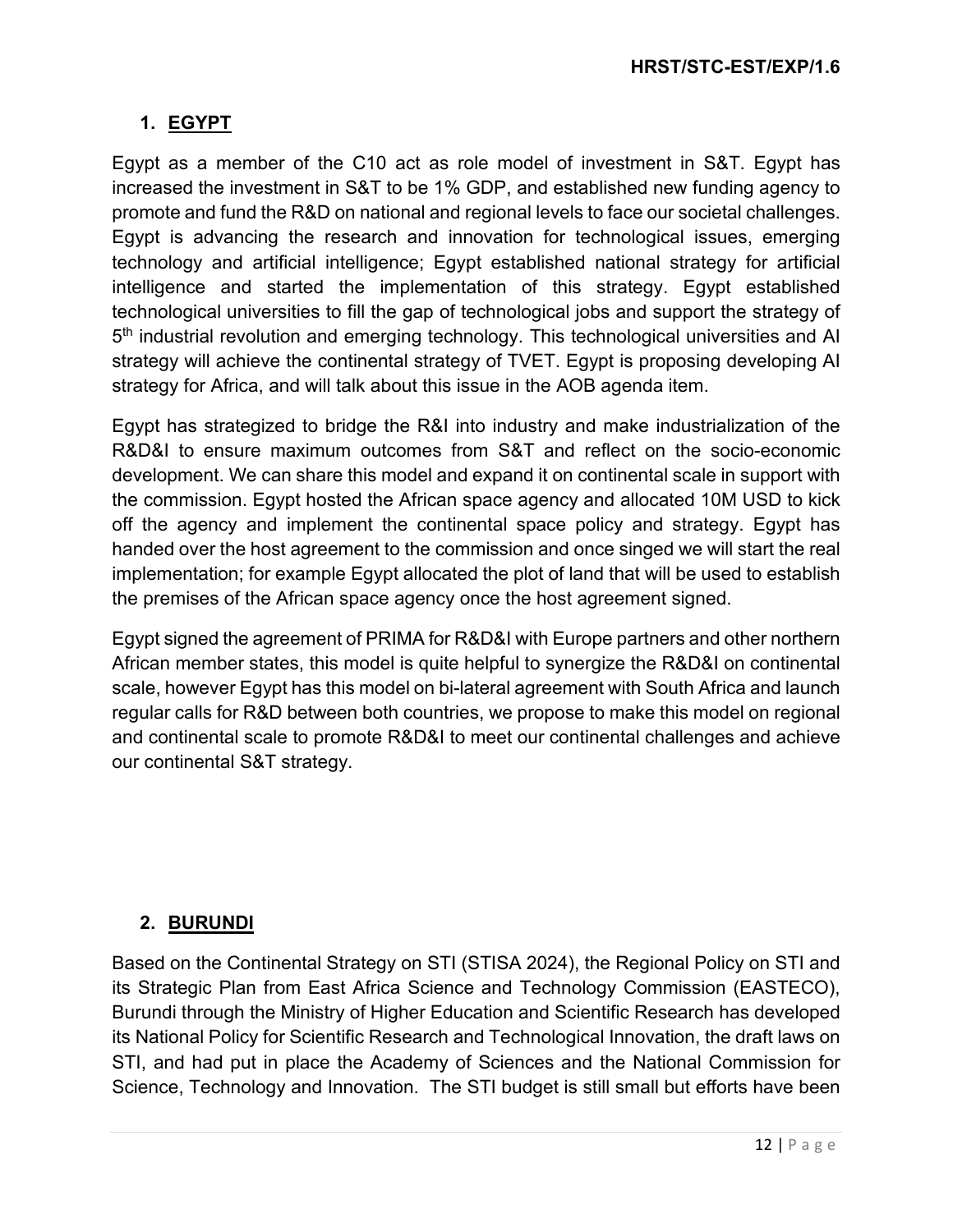made to fund research projects through the creation of the doctoral school and 21 research centres in universities. Particular emphasis has been put on technical and vocational training in developing statistics and the use of ICTs at all levels of training. To boost industrialization, an Academia-Public-Private Partnership Forum is organized each year to promote the valorisation of research findings (results) and their transfer for technological innovations by firms and the creation of business enterprises (e.g. start-ups and others).

Burundi is also focusing on partnership, hunger eradication and disease control. RUFORUM is currently financing the establishment of an incubation centre at the University of Burundi. There is a Regional Bio-Innovate Project for the fight against malaria with Uganda, Tanzania and Kenya. There is also a project to create a Centre of Excellence in Nutrition with the support of AfDB and the Reference laboratory in Health Sciences. Burundi has also carried out its R&D surveys for the period 2018 to produce indicators with the support from UNESCO.

Finally, on emerging technologies, Burundi highlighted the valorisation of the national expertise and the main orientations focus on the large coverage of ICTs at the first stage before moving towards artificial intelligence. The challenges are still there such as low investment in research and innovation, low access to internet, low access to energy and low access to computers for students and researchers.

# **3. ZIMBWABWE**

The portfolio of science and technology development in Zimbabwe is under the Ministry of Higher and Tertiary Education, Innovation, Science and Technology Development. The Ministry oversees institutions of higher and tertiary education as well as the R&D sector in the country. In Zimbabwe, our Current Environment is characterised by High Literacy levels which is above 94%. However, the skills levels as established in the National Skills Audit of 2018 is at 38%, with over 88% skills deficit in the STEM-related fields. There is also a disconnect between the needs of existing & future industries and the focus of higher and tertiary institutions. As part of the implementation of STISA 2024, Zimbabwe has started the reform process of its Science and Technology Sector through the transformation of its higher and tertiary education, science and technology sector. The reconfiguration is moving from Education 3.0 to Education 5.0. This redesigning of the system has seen the addition of Innovation and Industrialisation to the three traditional pillars of Teaching, Research, and Community Service/Consultancy.

In the pillar of Innovation Zimbabwe has completed four (4) Innovation Hubs at four universities, and two others which are at an advanced stage of construction will be completed in the new year. The Innovation Hubs are centred on anchor projects within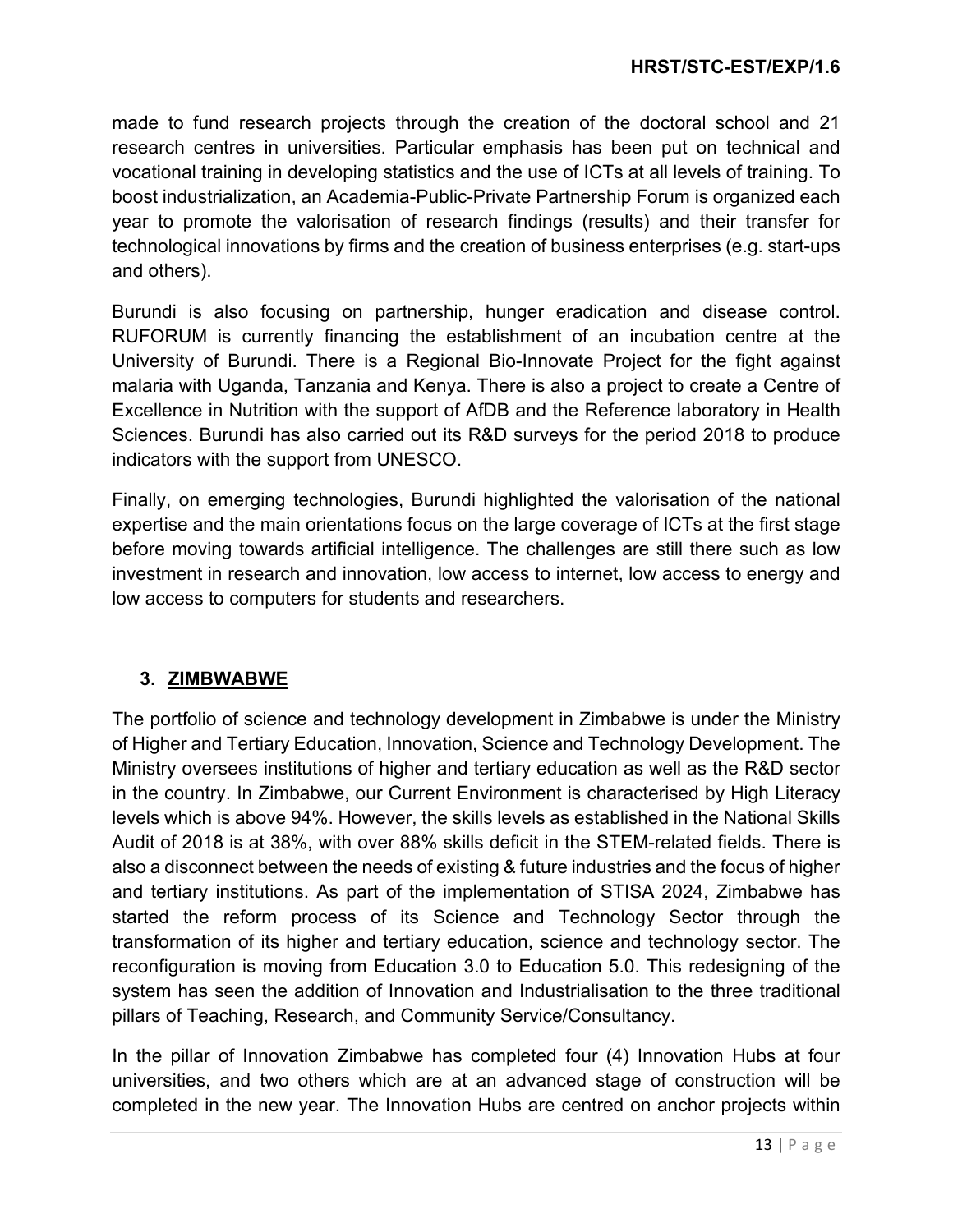the national priority projects according to the government's strategic plan on innovation, science and technology development. Some of these programmes include Cattle Breeding technologies, Vehicle Tracking Technologies and the Traditional Cereals Processing Technology Programme amongst others. Under the pillar of Industrialisation, two (2) Industrial Parks are currently under construction and at least two more expected in the new year. The Industrial Parks will commercialise the outputs from the anchor projects coming from the innovation hubs. In line with Africa's Space policy, Zimbabwe has set up the Zimbabwe Geospatial and Space Agency (ZINGSA) which is currently involved in 7 key national projects. In order to build research capacity for participation in the 4<sup>th</sup> Industrial revolution, Zimbabwe is currently expanding the Zimbabwe Centre for High Performance Computing (ZCHPC) to add more computational and storage resources to the current national supercomputer.

Zimbabwe's transformation from Education 3.0 to 5.0 is anchored on a heritage-based philosophy, which entails having development anchored on the comparative advantage of Africa's God-given natural endowments i.e. its people and natural resources. Why heritage-based? – The colonial system was never designed for us, but to sustain the colonial administrative system with minimal technical skills to do basic repair and maintenance of primary resource extraction industries. The reconfiguration is meant to take us onto the path homegrown economic development. A key learning point has been a positive change in national funding attitudes due to the alignment of research efforts with tangible national priority needs.

## **4. BOTSWANA**

Botswana has a Policy on Research Science Technology and Innovation (RSTI), developed in 2011. The Policy is undergoing review with the assistance of United Nations Conference on Trade and Development (UNTAD). Botswana continues to provide funding in research, as at 2014, Gross Expenditure on R&D as a percentage of GDP was 0.5%. The Government of Botswana contributed about 80% of the GERD. In view of the country is currently developing a Strategy on Private Sector Engagement with support of the Science Granting Council Initiative.

The following highlights the country's commitment in implementing STISA;

1. Eradication of Hunger and achieving Food Security: Botswana has institutions in place which undertake research in food technology, animal, production, animal medicine, crop production and indigenous technologies. For instance, the National Food Technology Research Centre is currently developing a Nutri Drink from indigenous plants.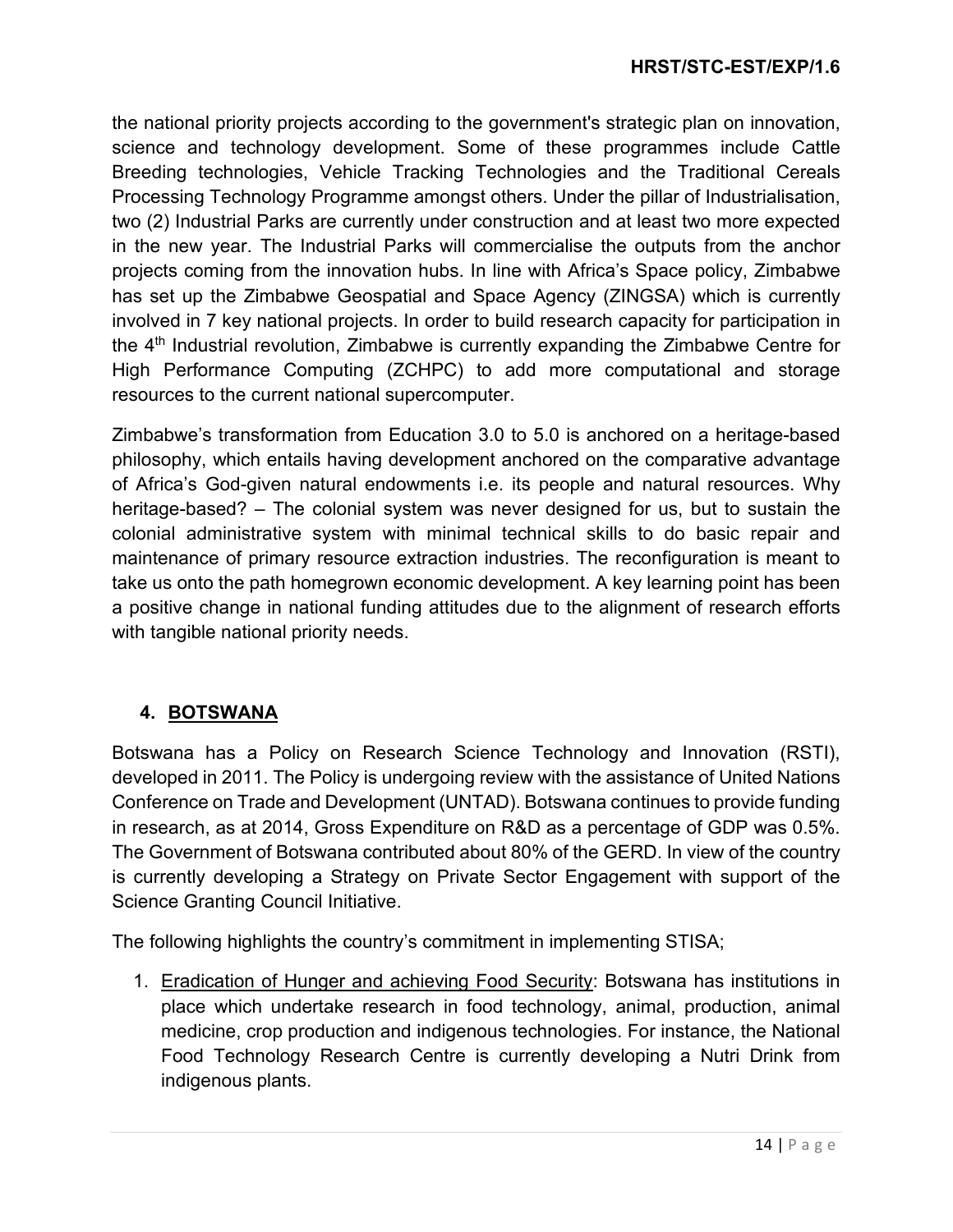- 2. Prevention and Control of diseases: The University of Botswana Medical School and the Teaching hospital and other stakeholders provide research in HIV/AIDS and other non-communicable diseases and traditional medicines.
- 3. Protection of Space: Botswana is currently developing a National Space Science Strategy to harness the benefits derived from our clear skies. Botswana is also actively participating in the Square Kilometre Array Project in consortia with other countries. The country continues to invest heavily in Earth Observation technologies to monitor drought, floods and other natural disasters.
- 4. Wealth Creation: Botswana Innovation Hub (BIH) and the Local Enterprise Authority (LEA) provide incubation facilities to innovation start-ups and SMMEs in view of promoting entrepreneurship in STI. Furthermore, through the Innovation Fund, seed capital is provided to entrepreneurs to develop prototypes. There are Community Innovation Centres which provide a platform to community to express their innovative capabilities and come up with innovation products.
- 5. Human Resource Development: Botswana is developing a Labour Market Observatory (LMO) which seeks to give direction on development of human resource. There are also Sector committees to guide in identifying skills for the future in different key sectors of the economy. In addition to four (4) public universities, there are numerous privately owned universities as well as technical colleges. Botswana Qualification Authority (BQA) provide guidance accreditation of institutions and courses being taught in the institutions of learning. Under the SGCI, Botswana has partnered with SARIMA to provide national capacity building in Research management, Research Ethics, M&E, Research Grants Management and IP
- 6. RSTI Monitoring & Evaluation: Botswana continues to work with NEPAD through the ASTII Programme to collect and collate R&D and Innovation indicators to monitor investment in STI.
- 7. Science Engagement: The government is currently developing a Strategy on Science Communication and Public Engagement in view of demonstrating value and impact of investment in RSTI. Some of the activities undertaken to promote STI in Botswana are: Annual National Science Week, Annual STEM Festival, Quarterly research seminars and Annual research dialogue conferences where topical STI issues are deliberated.
- 8. Infrastructure: Botswana owns state-of-the-art Materials Science Lab which undertake research on nanotechnology, material sciences, natural sciences and ICT. Furthermore, the country has a Medical school and Teaching Hospital. NFTRC has been regionally recognized as the research Designated Institution (RDI) in Food technology.
- 9. Partnerships: Botswana has several MOUs with other countries in the continent and beyond: South Africa, Zimbabwe, Mozambique, Kenya, China and India. Botswana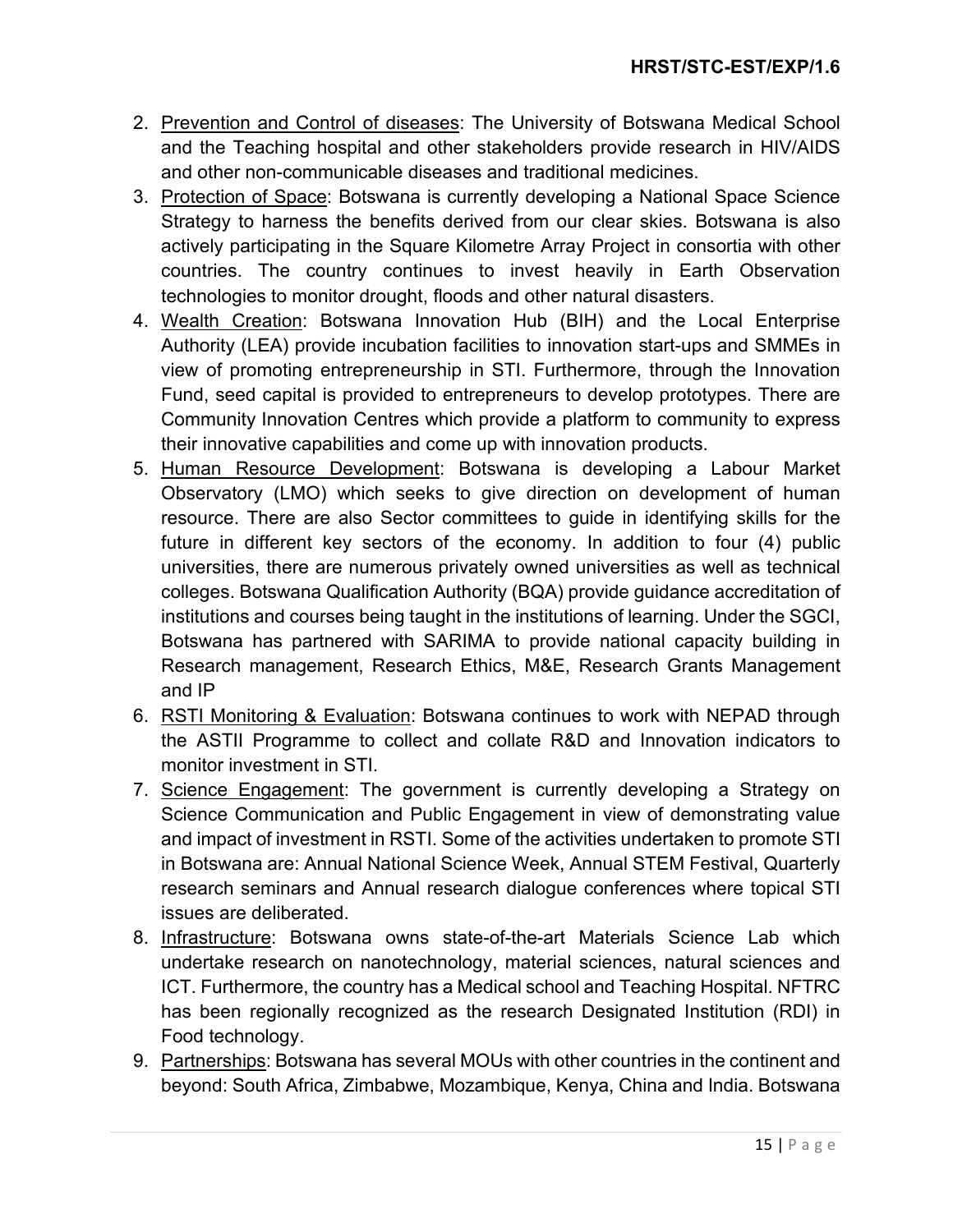is also participating in bilateral research programmes and initiatives such as SKA, SASSCAL, SAN-Bio and SGCI

10.Fourth Industrial Revolution: In an effort to leverage on the technologies and benefits to emanate from the 4IR, Botswana has started to embark on a national engagement crusade in view of raising awareness and coming up with country position to harness 4IR. In 2019, a national conference on 4IR was organized targeting three (3) key sectors of Education, Agriculture and Finance. The outcome of the Conference was a Country Navigator which gives strategic guidance for sectorial engagement and positioning to leverage on \$IR technologies for societal economic development.

# **5. SOUTH SUDAN**

South Sudan before and after its independence in July, 2011, has recognized the crucial role of STI in achieving economic growth, prosperity and national social well-being. To achieve this objective, it started by putting some STI structure in place. A research ethics committee was established in 2006. In 2007 Sudan Research Council was created tasked among others to formulate a comprehensive policy and design programmes for STI and their implementation and to promote innovation, creativity and originality of thought and protection of intellectual property rights. In addition, it was also tasked to lay down appropriate criteria for assisting the private sector to employ scientific research and to promote production efficiency.

In 2016 the Ministry of education, science and technology was divided into two: Ministry of Education and Instruction (MoE&I) and Ministry of Education, Science and technology (MoHES&T). The latter was tasked with STI development of policy agenda & creation of its systems in the country. South Sudan Research Council was placed under MoHES&T.

The country has established STI research centres in Agriculture, Health sector and in area of animal resources and fisheries but still very weak in area of industry. However, most of these centres have come to stand still when the war broke out in 2013. In term of human resources development, the country has five public universities & five private universities and colleges and a number of technical and vocational education training centres.

The country recently to expedite STI development, commissioned a study in collaboration with UNISCO which made some important recommendations salient among them is that STI governance should be overseen at the highest level of government, chaired by the President or designate of the President. In addition, Science, technology and innovation should be made a major component of a key development aspiration. In conclusion, the government of South Sudan firmly believe that harnessing appropriate STI systems and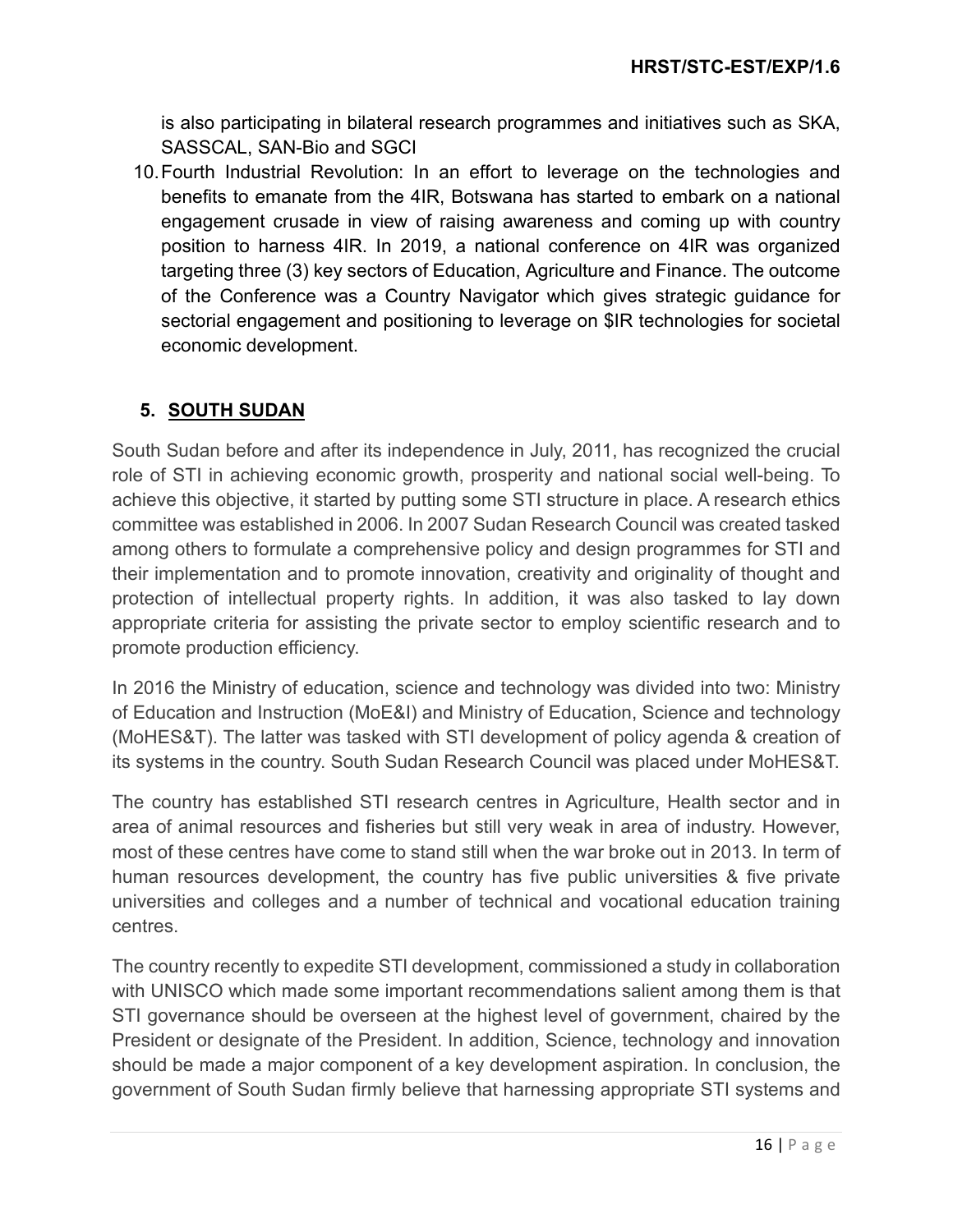practices is one way of achieving economic prosperity and to address myriad of developmental challenges facing the country.

# **6. TOGO**

Togo has given importance to STI by initiating several programmes. Togo has legal and institutional frameworks that ca give legal backing to STI. There is a national office of ST under the commission of higher education and research. Currently there is a national policy on research that will validated in due time. Togo also has a draft STI policy. Within universities, there is the office of STI, which organizes research assignments within the universities. There are 55 research institutions promoting research across the nation. Togo ensures balance between students and job market by bringing on board entrepreneurs and industries. Togo has 3 centers of excellences funded by the World Bank and currently putting in place incubator centers that ensures graduate skills that are useful for the market, the incubator centers also ensures the right environment for young graduates with business acumen to develop. Togo is also putting in place national development programmes that can provide 500 jobs.

# **7. SUDAN**

The council of ministers of Sudan in Oct. 2016 approved STI policies which translated into strategies and plans of action with clear priorities. The Ministry of Higher Education has been mandated by the government of Sudan to lead the future sustainable development of the country.

Recently the Ministry of Higher Education and Scientific Research has been working to update the STI Policies which are Scientific Research, Innovation and Transfer of Technology, Quality in Higher Education and Scientific Research, Governance and Administration of Higher Education & Scientific Research Institutions, as well as the provision of Equality and Equity in Higher Education. The country's research priorities include Education, Health and veterinary, Food security, Renewable energy, Mining, Water and sanitation, and Industry. Sudan also has a number of emerging technologies for mosquito control and fertilizer production.

## **8. NIGERIA**

Nigeria with its large population is working through the ministry of Science and Technology to diversify the economy towards employment opportunities for youths. In doing this, the Ministry is currently reviewing its year 2012 policy, hoping that the revised policy will be launched in the 1<sup>st</sup> quarter of 2020. Other policies aimed at deploying STI to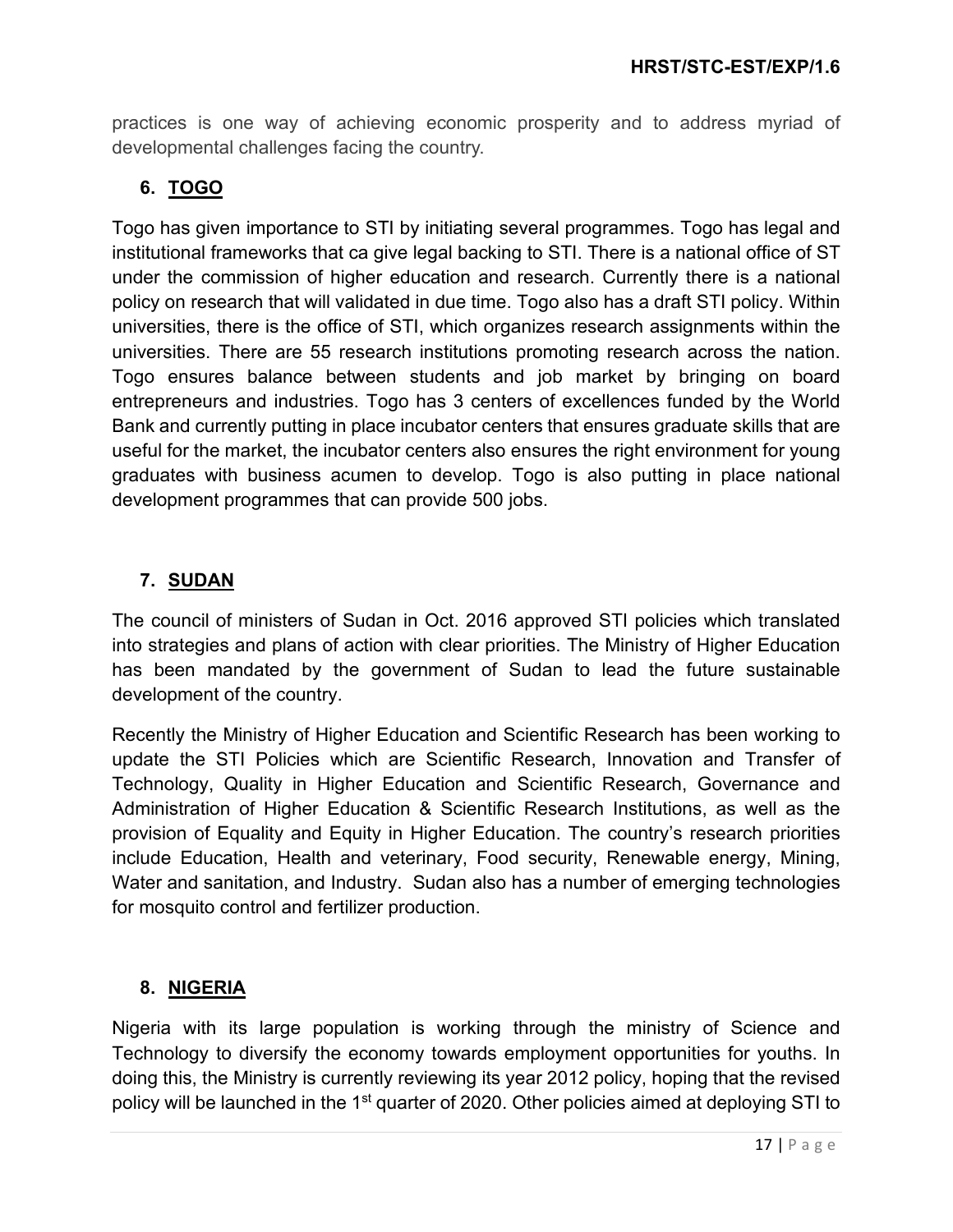drive the economy include: National Science and Technology R&D map; National leather and leather technology policy; National strategy for competitiveness in Raw materials development; National Methanol policy; Presidential executive order No 5. The federal Ministry of Science and Technology will be organizing its next EXPO from 16<sup>th</sup> to 20<sup>th</sup> March 2020 and invites the AUC and member states to participate in this EXPO. The Federal Ministry of SCIENCE and Technology supervises 17 Research and Development Institutions covering Space Science; Biotechnology; Natural Medicine; Engineering Infrastructure; Industrial Technology; Raw Materials; Technology Management; leather Science and Technology; Chemical Technology; Building and Road Research, among others. The Ministry maintains strong collaborations with the Universities and Private Sector Organisations, all aimed at ensuring that STI drives the economy"

## **9. LESOTHO**

The current policy landscape is such that there is no innovation policy in Lesotho but the next policy steps are envisaged to incorporate innovation component in subsequent policy frameworks. Science and Technology bill is in the final stages of adoption and most importantly, it encompasses the establishment of the National Science and Technology Commission and the Innovation Trust Fund.

Current initiatives include efforts to establish the science academy. WISETO charter has been adopted and a national chapter has been established. The Innovation Hub has been established in the National University of Lesotho (NUL) and the design of Innovation park has been finalized and awaiting funds mobilization for construction. In terms of international cooperation, a bilateral cooperation roadmap between department of Science & Technology in Lesotho and the Department of Science and Innovation in South Africa has been established. The National Strategic Development Plan II has reinforced government's commitment to advancing the STI agenda by including Technology and Innovation as one of the four key priority sectors in the next four years. In conclusion, awareness of STI initiatives in the country culminates in the Science Technology and Innovation Week that is celebrated annually with a different theme every year.

## **10.The GAMBIA**

The Gambia has taken the implementation of STISA 2024 very seriously. Since the inception of STIS A 2024, The Gambia has insisted on integrating and adapting the key Strategies and objectives of STISA and the ECOWAS Policy on Science and Technology.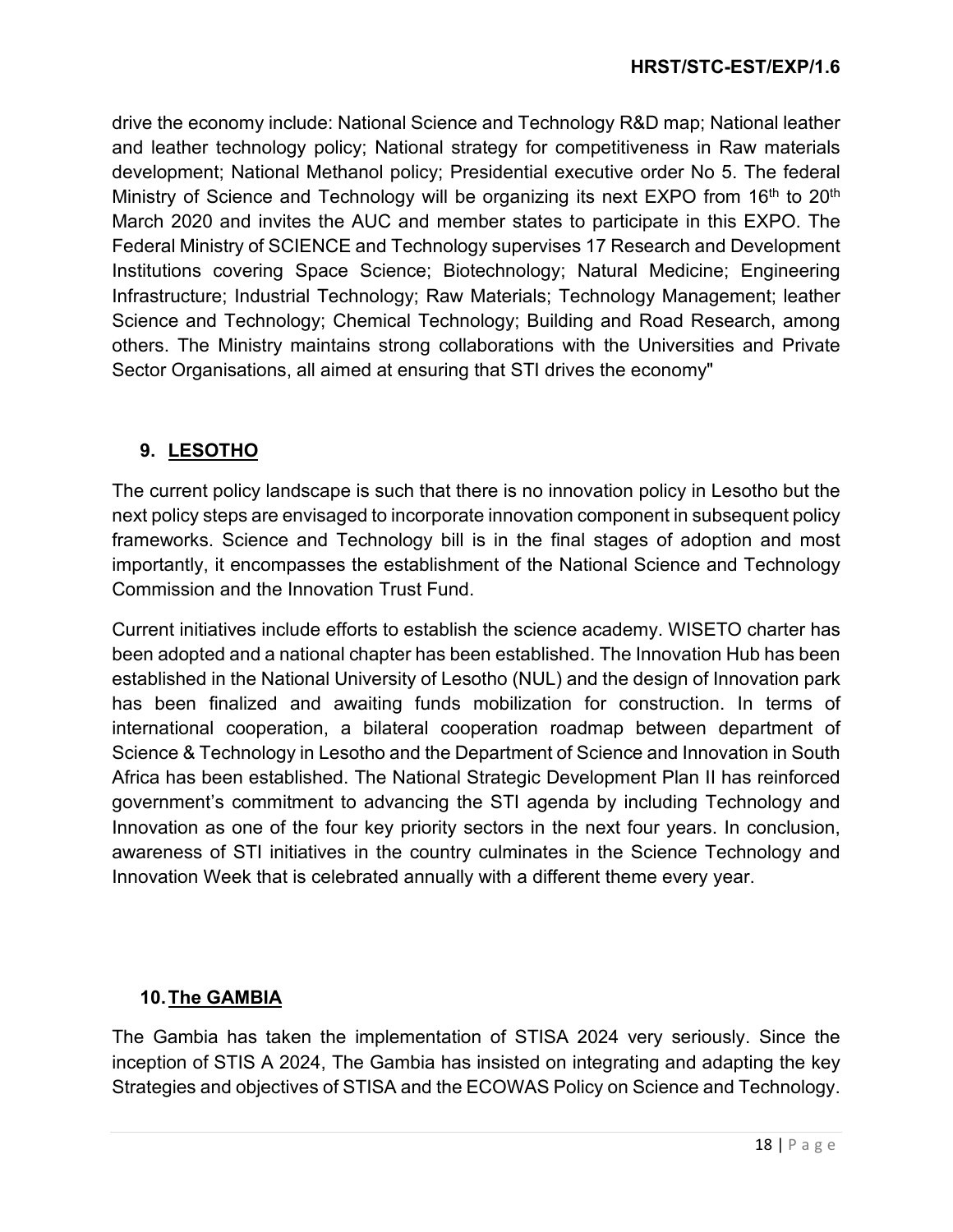Thus the National STI Policy of The Gambia describes a ten year Agenda2015-2024 to transform The Gambia into a knowledge-base innovation-led economy. In this regard, the country has made significant progress vis-a-vis creating an enabling environment where innovation can thrive by promulgating new STI promotion laws and promoting gender equality science education, science careers and occupations. These are part of efforts at implementing the recommendations of GO-SPIN and SAGA Projects jointly supported by the AU Observatory of STI (AOSTI) and UNESCO.

Currently, efforts are mainly focused on transformation in the higher education sector. The university of The Gambia Faraba Banta Campus Project worth over US\$100M is progressing smoothly. The transformation of The Gambia Technical Training Institute into a University of Science, Engineering and Technology (USET) is at very advanced stages. The USET will be mentored by KNUST of Ghana and De Mont Fort University, Leicester UK. This initiative is expected to build the critical mass of scientist, technologists and engineers to accelerate the country's development agenda. The country is also actively pursuing a digital transformation agenda. In the next few years most of government services would be digitized. A PPP arrangement has recently been finalized. A contractual arrangement has now been finalized with one of the major private tech firms in The Gambia to host the national tech hub. This hub will build capacity and promote technology entrepreneurship among women and youth. At the Basic and secondary levels, efforts are being focused on improving STEM curriculum with a focus on integrating robotics, artificial intelligence and automation. Students at this level have participated and excelled in a number of international competitions including but not limited to the FIRST Global and the PAN African Robotics Competitions. Over the last decade, the country observes the Annual National Science Week and over the last few years we have witnessed increase private sector participation Including the Next Einstein forum. The Gambia is also progressively working on establishing a National Innovation fund to fund research and a catalyst for entrepreneurial experimentation. ln a similar move, The Gambia is actively pursuing the institutionalization of the collection, analysis and management of STI data and Indicators. There is need for support to strengthen capacities and capabilities on data analytics and Management. At the policy level, a mix of capabilities is required, including technical staff with specialized skills in data curation and stewardship, to manage the use of necessary standards and metadata. Policy and decision makers would find it useful to possess statistical skills, knowledge of key concepts and ability to effectively deploy statistical software.

# **11.ALGERIA**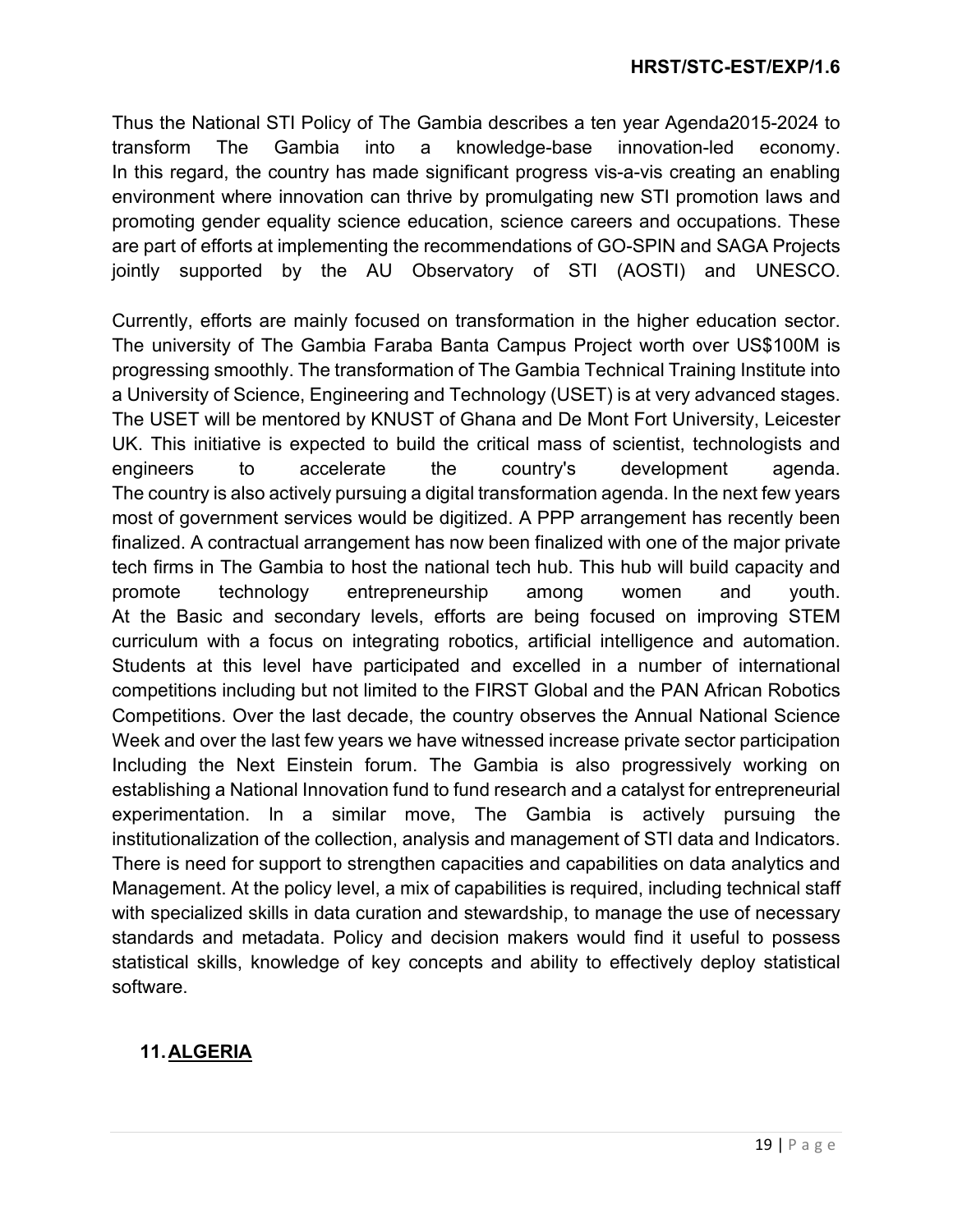Science, Technology and Education in Algeria faces a dual challenge, moving from a natural resource and fossil fuel-based economy to a knowledge-based creative economy supported by highly skilled human resources, territorial equity, and sustainable development. The strengths of this strategy are based on training and research infrastructures made up of 106 teaching and higher education institutions, 25 research centres and 1400 research laboratories. Some 2 000 000 students, 65 000 post graduates, 70,000 teachers and 30 000 researchers make functional these spaces to promote the development and transmission of knowledge, knowledge and technology.

The scientific and technological priorities to support the new Algerian economic policy are essentially focused on the optimization of human and financial resources, the efficient operation of training and research infrastructures, the creation of strategies, SMEs/SMIs and the competitiveness of companies. These combined and shared resources are able to respond to the major challenges of sustainable development based on the following instruments:

- common services bringing together technological platforms and world-class scientific equipment available for the benefit of the community;
- a strategy for mobilizing human resources by encouraging national and international collaborations between laboratories and research centres;
- training programs on sharing tools, and the establishment of a culture of innovation in higher education;
- identification of a limited number of coherent scientific and technological priorities to support the NPE;
- Multidisciplinary to allow the most innovative approaches and the most adapted to the challenges of our society;
- human and social sciences to support researchers on issues related to priority areas;
- the establishment of an adequate ecosystem including innovative companies, project leaders, universities, technological development poles

Thus, six national priorities for scientific and technological research covering both basic and applied research are identified in the government program as well as at institutional meetings organized by/with various ministries.

# **12.UGANDA**

Uganda has given a lot of priority to STI to the extent of creating a dedicated Ministry for Science, Technology and Innovation in 2016, headed by a cabinet Minister. The ministry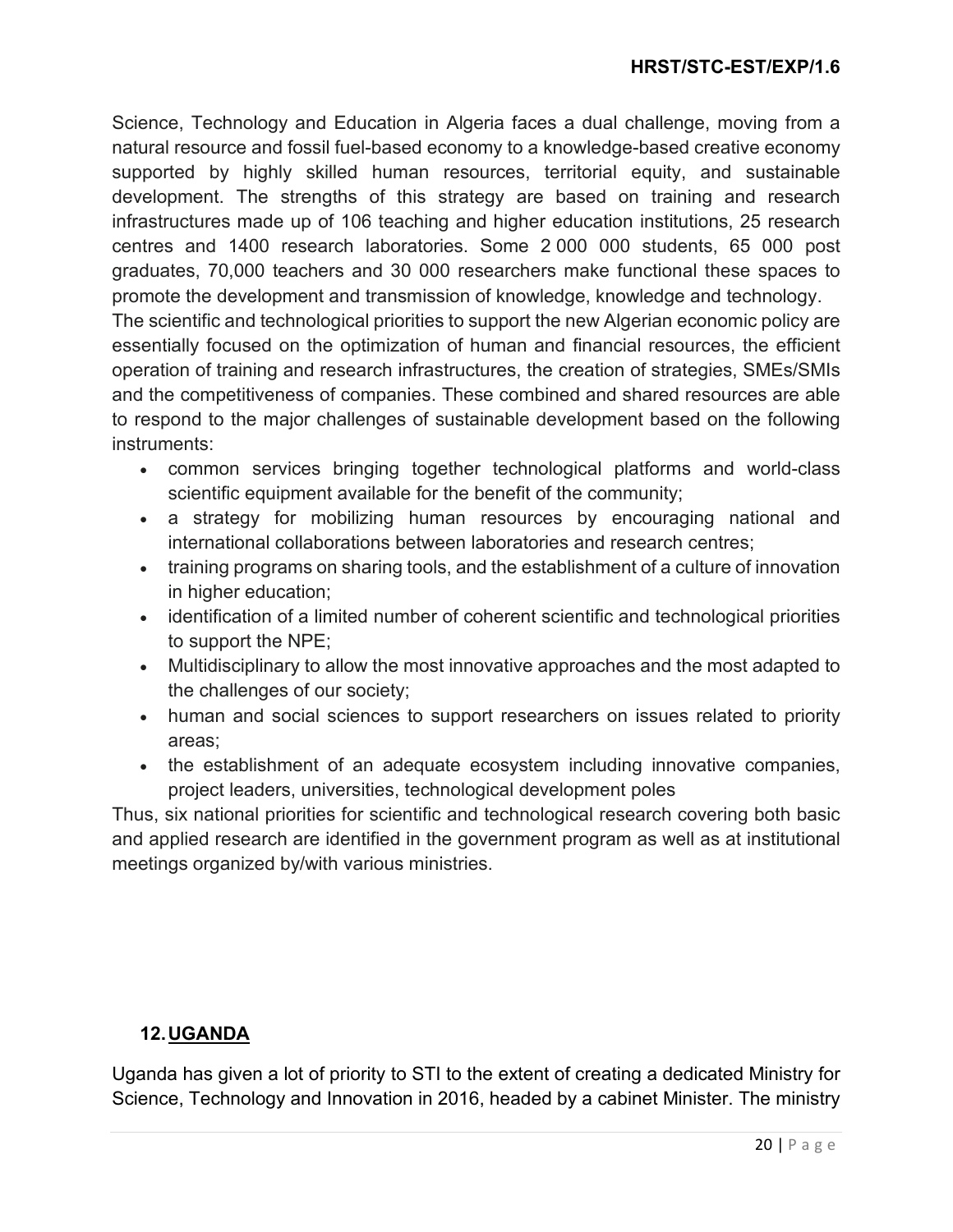is putting in place STI policies and trying to effect national STI ecosystems that brings together all relevant stakeholders from Industry, Academia and Government, building relevant skills for industries. The government has put in place Research and Innovation Fund programme, to support innovators and recently established the National Space Programme. Uganda is also working on 4IR strategy that embraces emerging technologies, working on Biotechnology & biosafety regulatory framework. Uganda has initiated STEM programmes at lower educational levels and TVET have been established to ensure the requisite skills for industrialization and entrepreneurship. Uganda has also has The Vision 2040, a programme that is aimed at taking Uganda from a third world to a medium income country. The Theme for the National Development Plan III is sustainable industrialization for jobs and wealth creations, and STI is critical to delivery of the plan, and within which a number of projects are sponsored. On partnership, Uganda has signed MoUs with a number of Countries and other partnerships with Egypt, Nigeria, Kenya, and Sudan on Space issues.

With Uganda as chair of STC-EST3, it is hoped that more will be achieved in the area of STI.

# **13.TANZANIA**

The United Republic of Tanzania (URT) considers Science Technology and Innovation (STI) as key enabler for socioeconomic development. The URT has implemented STISA 2024 by achieving the following milestones: initiated review of the S&T to STI policy and national research priorities to align with the national development priorities; establishment of the National Fund for Advancement of Science and Technology to support research and innovation initiatives; funded upgrading of research infrastructure in Higher learning and research institutions; ensured that sufficient human capital is prepared with requisite skills to cope with technological transformations; increased access to quality and inclusive education that has significantly increased as result of the free basic education policy where by about 24.0 billion Tanzanian Shilling is spent monthly.

To ensure technical capability for the fourth industrial revolution (4IR), a total of 43 new Vocation Education Training Colleges and one new Technical Education College are under construction during the financial year 2019/2020. In building capabilities on emerging digital technologies and internet connectivity, National ICT Broadband Backbone has been established and all regions and districts are endowed with of point access for last-mile connectivity. Furthermore, centres of excellence for research and innovation in emerging technologies have been established including: Two specialized in ICT centres of excellence (with super-computing facilities) at Dar es Salaam Institute of Technology and Nelson Mandela African Institution of Science and Technology (NM-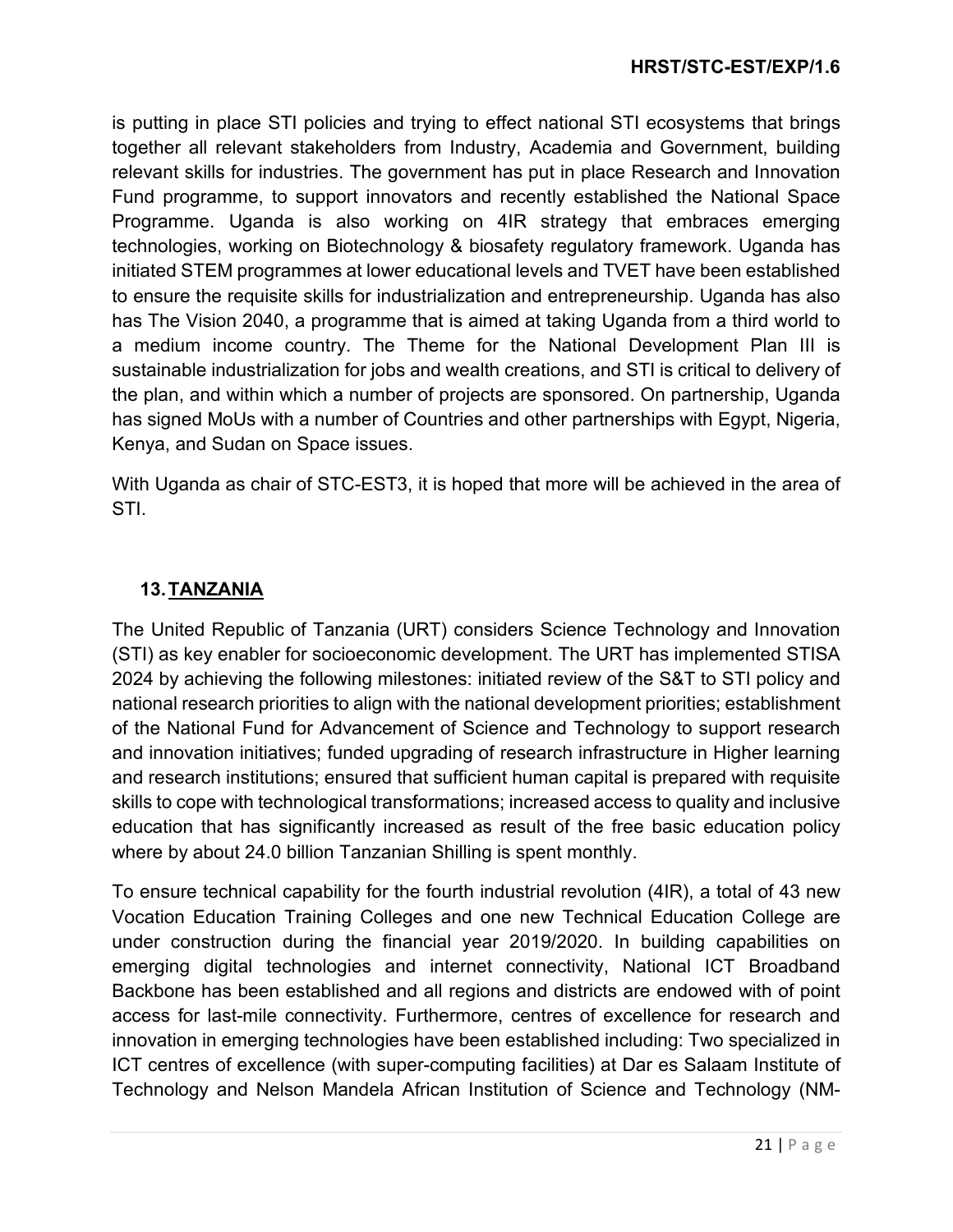AIST); SACIDS -African centre of excellence in Infectious Diseases of Humans and Animals with a BSL3 laboratory facility at Sokoine University of Agriculture (SUA); African Centre for Health of Aquatic Resources (SUA); Centre of Cardiovascular Diseases; the Africa Centre for Research, Agricultural Advancement, Teaching Excellence and Sustainability (**CREATES**); Water Infrastructure and Sustainable Energy Futures (WISE – Futures) African centre of excellence; Leather Technologies (DIT). Furthermore, the government has established the National guidelines for identification, recognition and support of grassroot innovators and the also the annual national STI competitions to promote innovation among youth. The Commission of Science is currently supporting and coordinating more than 45 innovations hubs for nurturing innovative ideas and innovations into startups and companies.

### **14.COMORROS**

Comoros is working towards establishing an STI policy and calling on the support of the AUC, UNESCO and Morocco to support this venture. Comoros hopes that experiences, mistakes of other African countries will aid the development of this policy and hopes that by 2030, Comoros will have a good STI policy that will be one of the best in Africa.

## **15.SEYCHELLES**

The journey of Seychelles to the implementation of STISA-24 started in April 2014 with the enactment of the National Institute for Science Technology and Innovation, NISTI. The same year, a High Level Steering Committee for Knowledge-based economy (KBE) was established to provide guidance for Seychelles transition to KBE by 2025. This committee is chaired by the Vice-President of the Republic.

To this effect, NISTI has launched a policy and strategic framework: STI Policy and Strategy 2016 -2025. This is an integrated STI Governance system to achieve the national STI agenda through the integration of STI across all sectors and programs. The framework has set clear milestones to get through this transition. The Government has recognized the role of STI as a pillar of development in the National Development Plans (NDPs) as well as the key tool to achieving sustainable development goals (SDGs). STI is highly featured in **Seychelles Vision 2033**. The framework sets out to address three gaps: (i) the development of National Research Foundation (NRF) to strengthen R&D, (ii) a central repository with access to all for all scientific data and (iii) the establishment of a Business Technology and Innovation (BTI) incubator for the uptake of research to commercialization. The policy also puts emphasis on Tech Transfer and STEM education, especially on the sensitization of the frontier technologies such as robotics, blockchain,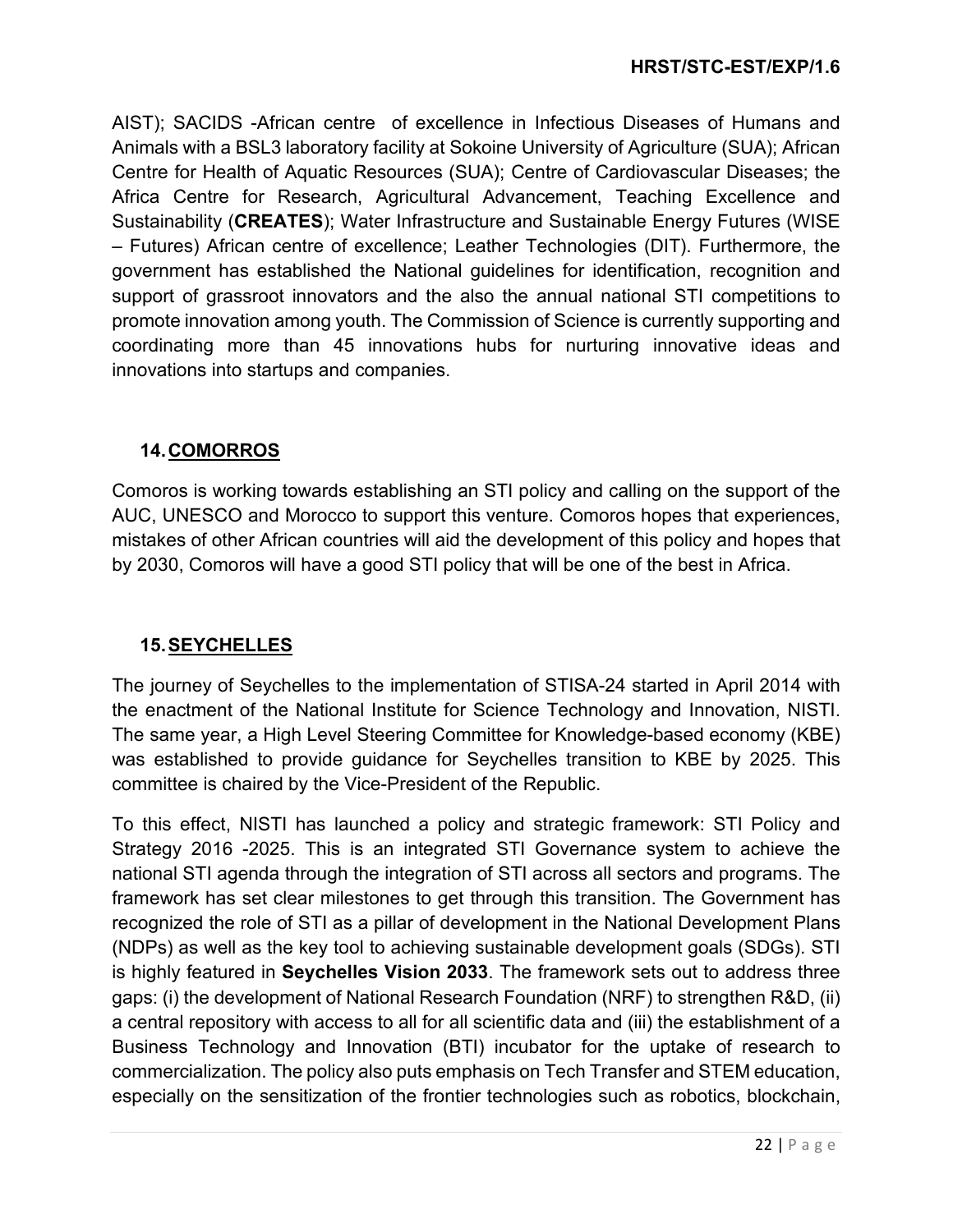AI, UAV, Renewable Energy, Space 2.0 and others that are relevant to the particularity of Seychelles as a SIDS with demographic challenges, small land mass but with huge EEZ as a large oceanic state and a high-income country. Application in robotics, blockchain, AI are in progress. Regarding Renewable Energy, Seychelles has target to be 100% on Renewable Energy by 2050 with an energy mix of wind, solar, oceanic sources and other substitution to hydro-carbon. Seychelles is the first on the continent to building floating solar farm. The project is in advanced stage. There is a strategy being worked out for making electric vehicles as a main source of transport.

This is very important as we developed in an environment that is in flux. Being small, insular and challenged demographically, partnerships are crucial and we have developed a number of institutions to institution partnerships as well as bilateral and multilateral partnerships to support the national STI agenda. Regarding the 4IR, Seychelles is cognizant of challenges that comes with 4IR and is looking at the five pillars of 4IR, namely; Basic infrastructure, Digital Infrastructure, Enabling Environment, Enabling Technologies, Enabling technologies and Human Capital Development. In this context boast for the best in basic infrastructure in Africa and now deploying 5G network in 2020 and looking at the stack of enabling technologies that will keep the nation to remain a leadership in the Blue Economy. In terms of funding, PPPs, innovative financing mechanism and other innovative ways to fund our STI agenda are being promoted due to being challenged in attracting funding as a high-income country. As a champion in environmental conservation on a global level all our STI agenda takes into account the fine line between development and environment sustainability. This is will always be central on how we implement STISA-24.

## **16.GHANA**

Under the period of Review, Ghana has been implementing a number of programmes aimed at implementing STISA

• *Establishment of Presidential Advisory Council on Science Technology and Innovation (PACSTI):*

A 9-member Presidential Advisory Council on Science, Technology & Innovation (PACSTI) has been inaugurated by H.E. the President in February 2019 to provide STI advice to the Executive arm of Government.

• *Space Science:* Ghana has drafted a space science policy. The policy outlines guidelines for Ghana to be a responsible space application user and contribute significantly to the space world. Following the successful establishment of the Ghana Radio Astronomy Observatory in 2017 which is part of the SKA and AVN project, the second phase has commenced with the building of Environmental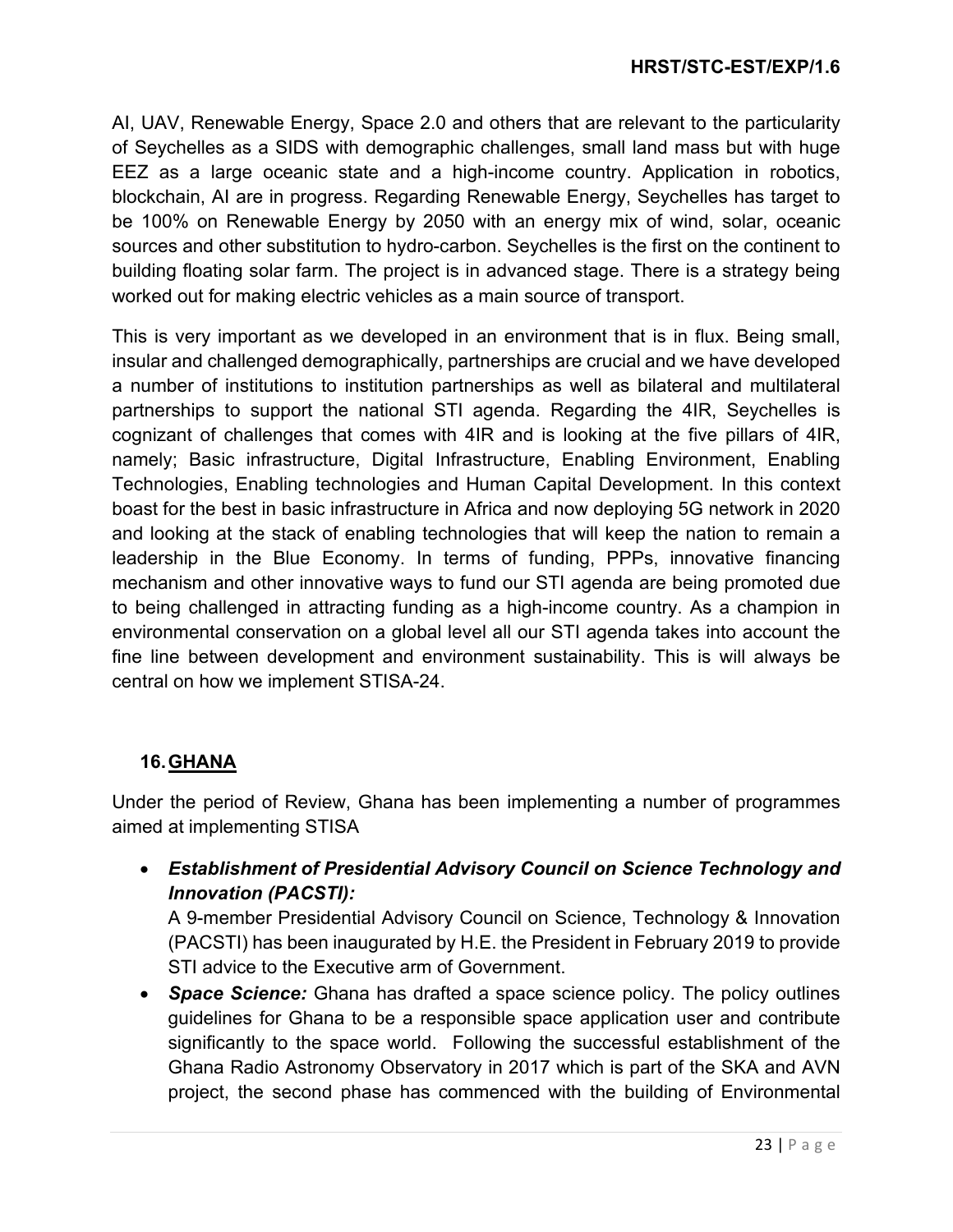Monitoring Systems. A Ground Receiving Station is being established with support from SANSA under the Co-location project aimed at complimenting the operations of the Radio Astronomy Observatory in a cost effective and sustainable manner.

- *Establishment of Strategic Technology Center*: These centres will be providing technology development and innovation services to researcher, innovators and industry in the country.
- **Establishment of a Foundry and a Machine Tooling Centre:** Feasibility Studies for the establishment of Foundries and Machine Tooling Centres to improve capacity for the production of machine parts and tools for industries in Ghana and beyond has been conducted.
- *HPC Centre:* Ghana is establishing a High-Performance Computing (HPC) Centre to provide opportunity for both academic and private institutions to analyse model and simulate big data to help address both research and industrial challenges in areas such as health, environment, security, agriculture and natural resource management.
- **Preparation of the Science Agenda for Agriculture in Africa (S3A):** With support of FARA, Ghana has signed a commitment letter with AU to prepare the science agenda for Agriculture in Ghana. A roadmap has been developed and currently an investment proposal is being prepared.
- **Preparation of the STI Roadmap for the SDGs:** Ghana has been selected by UNESCO to participate in the Global Pilot programme of preparing the STI Roadmap for the SDGs. The roadmap will focus on how STI policy will lead in the implementation National Development Plans and AU Agenda 2063 leading to the implementation of the SDGs.
- *Establishment of a National Research Fund*: Ghana is establishing a National Research Fund and Government is ready to commit 1% of GDP into this fund annually. Ghana's participation in the Science Granting Council Initiative of Africa is key to the successful establishment and operation of the NRF.

## **17.MOROCCO**

Morocco presented its R&D and innovation system, including the main components of the national system of higher education and R&D, the potential for training and R&D, some statistics, the status of the activities, and strategic and action plans. Morocco has 24 universities, 35 non-university higher education institutions and 19 public research institutions. The 2018-2019 scientific research statistics revealed 3203 research staff in public institutions, 21492 research professors and 36481 doctoral students.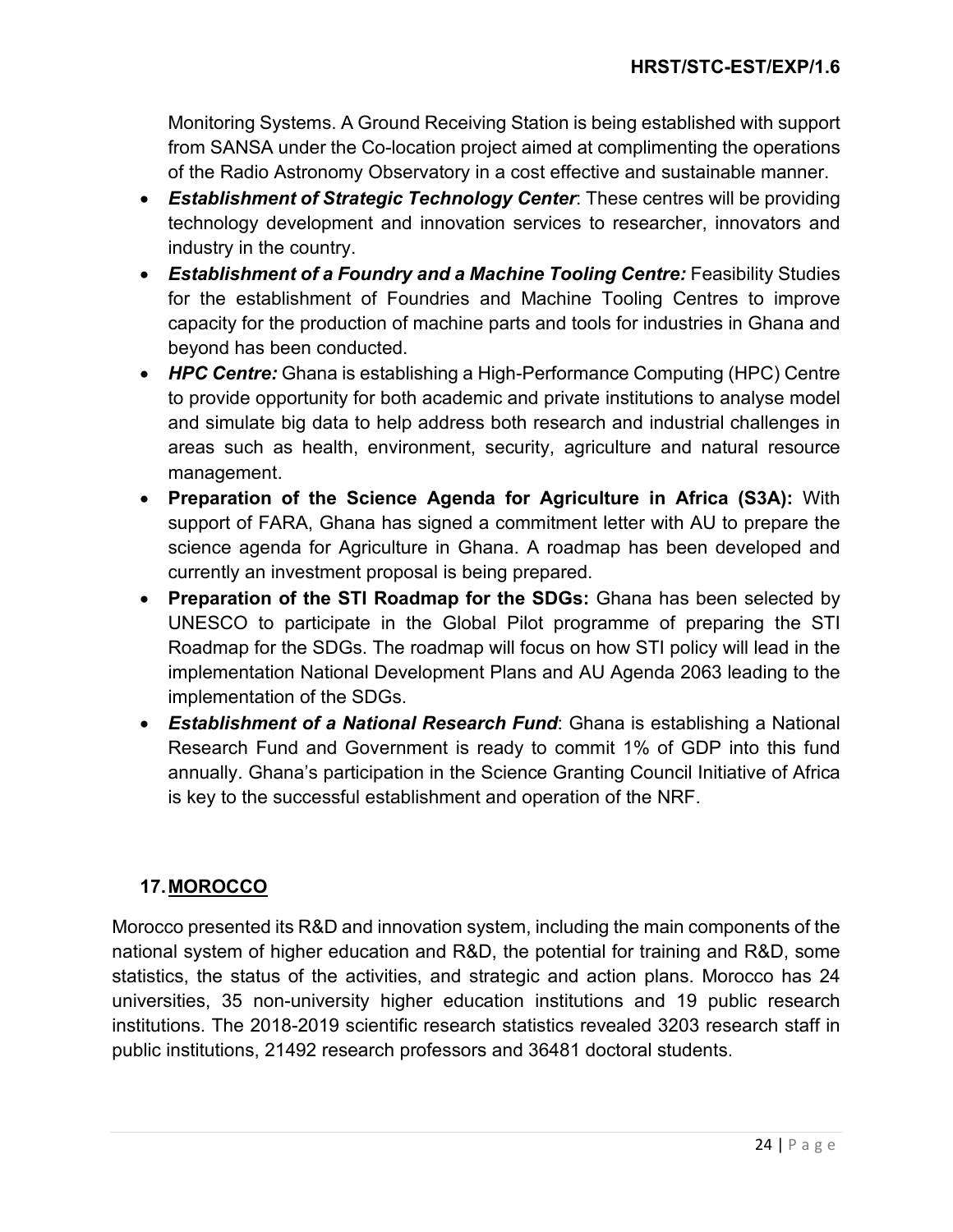The activities focused on improving the governance of the national R&D and innovation system. Funding for these activities has been provided by funds at the national level and through international cooperation. The reinforcement of the infrastructures concerned among others the establishment of an integrated information system for R&D and innovation, the establishment of the cities of innovation, the support to the setting up of the incubators of the universities and the creation of innovative companies.

In terms of cooperation, Morocco is involved in bilateral and multilateral cooperation at the African level and outside Africa.

The strategic frameworks for the application of STI include Vision 2015-2020, Action Plan 2017-2021, Framework Act No. 51-17 on Education, training and scientific research.

In conclusion, Morocco places STI at the heart of its development. Significant progress has been made in improving governance, increasing funding significantly, improving infrastructure and the valorization of the results of research and innovation, and strengthening North-South and South-South cooperation.

## **18.LIBYA**

Libya supports funding of scientific research projects, 3 rounds per year targeting

- Health and biosciences
- Space science
- Energy
- Sustainable development

Thus far the total value of the funds is 50 million Li.D . There are several initiatives and competitions with the goals to explore inventors and innovators of all ages and educational levels.

- Best graduation project
- Competition of outputs (according to international standards) of scientific research and higher education institutions
- Supporting publishing initiative
- Support patents initiative
- Science and community initiatives

One of our priorities is to develop vocational skills for the Libyan youth to integrate them in the word of work. Libya research centres and universities with the research centres and universities with the researchers build confidence between and the leading centres and international universities.

• To associate Libya with innovation accomplishment and quality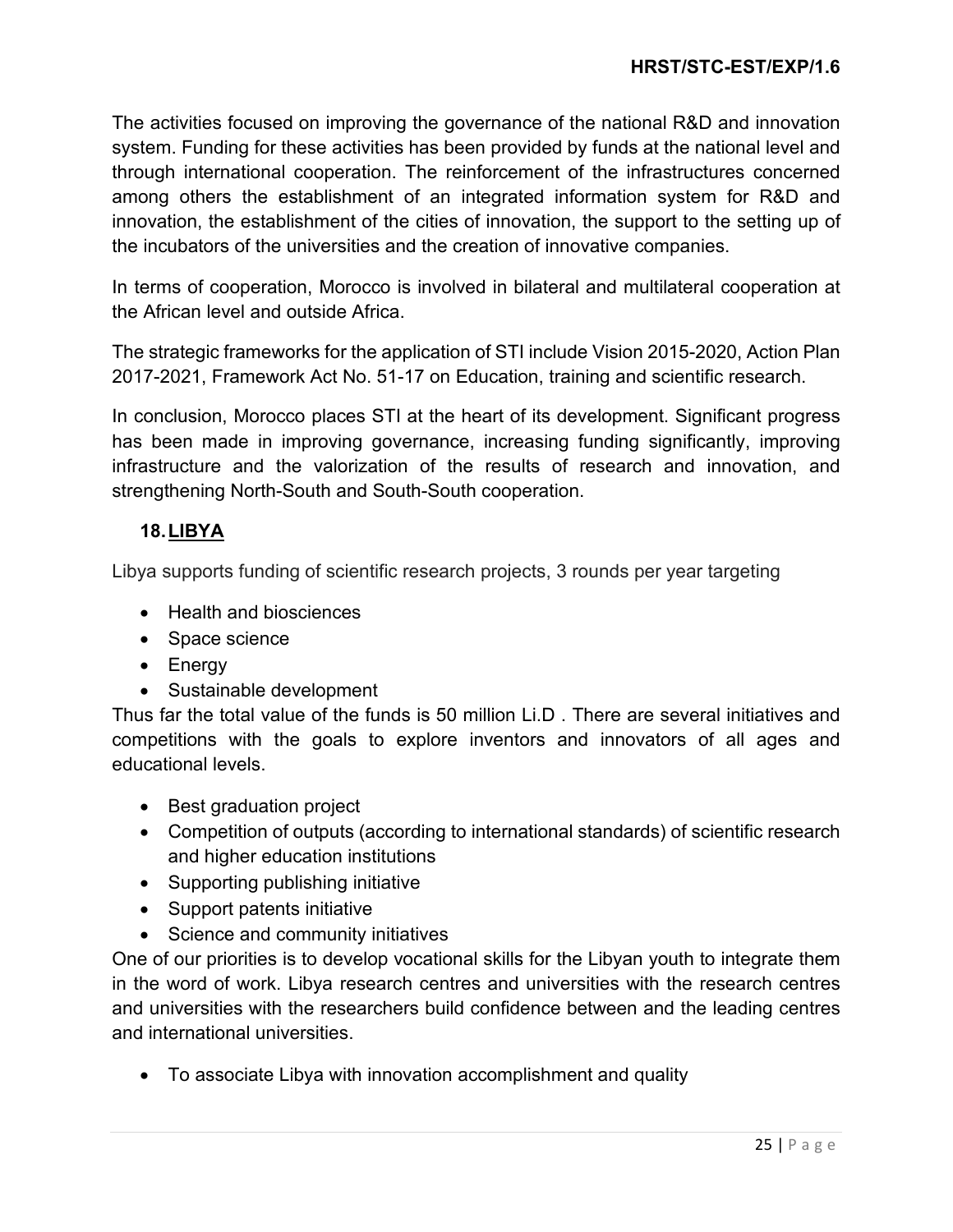- To raise the capabilities of those working on scientific research by committedly investing in human resources
- Developing ideal Libyan research centres which be a hotspot destination for international research and researchers to help create and innovative environment
- Advance the Libyan circle of innovations to gain the ability and converting research information applicable knowledge, economical return.

# **19.CENTRAL AFRICA REPUBLIC**

CAR has embraced scientific excellence to satisfy the needs of its people. The country has a high education rate, with high drop-out rates. There is only one public university, with other private universities. The government emphasizes human capital development and has promoted a national colloquium for portable water for all countries in the Congo Basin. There is a water laboratory, in addition to other facilities for food safety and security.

## **20.SOUTH AFRICA**

The new White Paper on Science, Technology and Innovation makes reference to adopting a systematic approach to expand the internationalization of STI and science diplomacy with a strong focus on the continent and with the aim of supporting a pan-African agenda.

### *Support to PAU Council*

The DSI has contributed to STISA Implementation by building the technical competencies required for the governance and management of the PAU

## *The AU-NEPAD STI Flagship Programmes*

The DSI and South Africa's National Research Foundation (NRF) has hosted four NEPAD Science, Technology and Innovation (STI) Flagship Pogrammes. South Africa's support towards the Flagship Programmes spans a period of just over 15 years. This has included significant strategic and financial investment amounting to an estimated R70 000 000.00 to expand regional and continental capacities in biodiversity, biotechnology, indigenous knowledge, energy, water, desertification, material sciences, photonics, laser technology and mathematical sciences.

### *Africa-EU Research and Innovation Partnership*

South Africa has also had the opportunity to participate in the Africa-EU Partnership on Research and Innovation. More specifically the DSI have served on the bureau of the Africa-EU High Level Policy Dialogue on STI. Together with the African Union Commission, and our partners in the continent, we have influenced the STI priorities and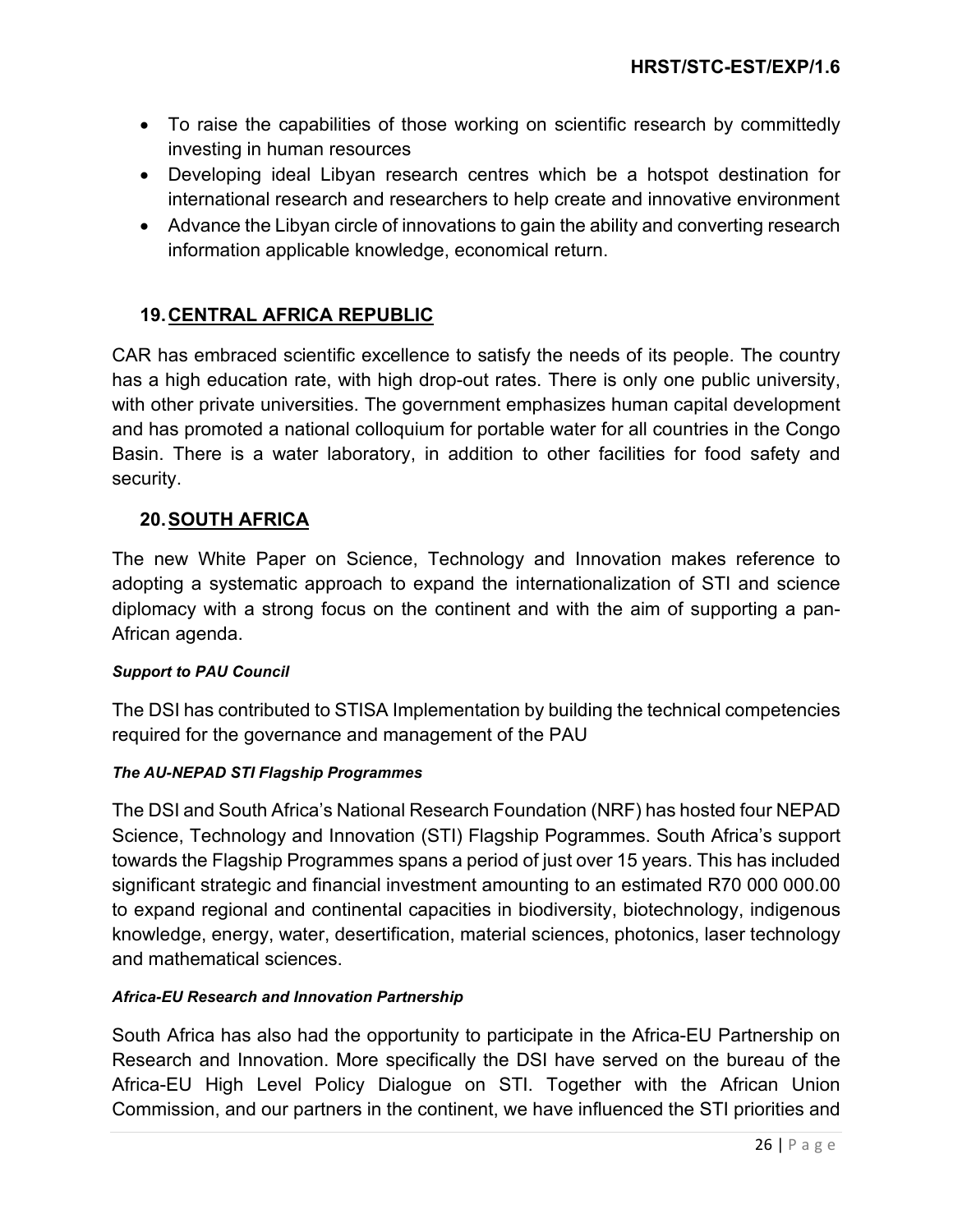STI agenda of the AU-EU Partnership resulting in the adoption of Research and Innovation (R&I) Partnership on Food and Nutrition Security and Sustainable Agriculture as well as an R&I Partnership on Climate Change and Renewable Energy. The DSI has benefitted from this partnership with a significant financial contribution leveraged from participating in the various R&I projects and initiatives of the partnership. The DSI calls on its partners in the continent to consider the value that they could derive from participation in the Africa-EU R&I Partnership

### *9TH AU Private Sector Forum*

This event is one of the key activities within the AU's annual calendar - a strong indication of the political will within the continent to promote dialogue and offer pragmatic solutions in drawing on the efforts of public and private sector actors in achieving Agenda 2063. Hosted under the theme "Accelerating Africa's Industrialisation through Digitalisation and Youth Technopreneurship, the DSI supported 10 tech entrepreneurs offering solutions in digital health, smart and sustainable energy, digital healthcare and digital agriculture. The Private Sector Forum was also used as a platform to engage African experts on the **African Inclusive Markets Excellence Centre** and the **Pan African Investment Code** – initiatives which will play a crucial role in the continent's economic integration.

### *On Tambo African Research Chairs Initiative: Transforming the African Research Landscape*

The NRF and the DSI in partnership with the Oliver and Adelaide Tambo Foundation and the International Development Research Centre of Canada have launched the OR Tambo Africa Research Chairs Initiative – modeled against the South African Research Chairs Initiative. This is a strategic programme which is aimed at strengthening research and innovation capacities in public research-intensive universities in Africa. it will attract and retain excellent researchers and scientists within Africa's higher education system while also contributing to Africa's global research competitiveness.

### *Innovation Portal*

The DSI is also working with UNECA on an innovation portal and would like to work together with the African Union and our partners in the continent in rolling out this platform in the continent

### *South Africa's Chairmanship of the AU in 2020*

The DSI will occupy the chairmanship of the AU from January 2020 and would like to work closely with the AUC in supporting the AU through legacy initiatives that will respond to the objectives of STISA 2024.

## **21.BENIN**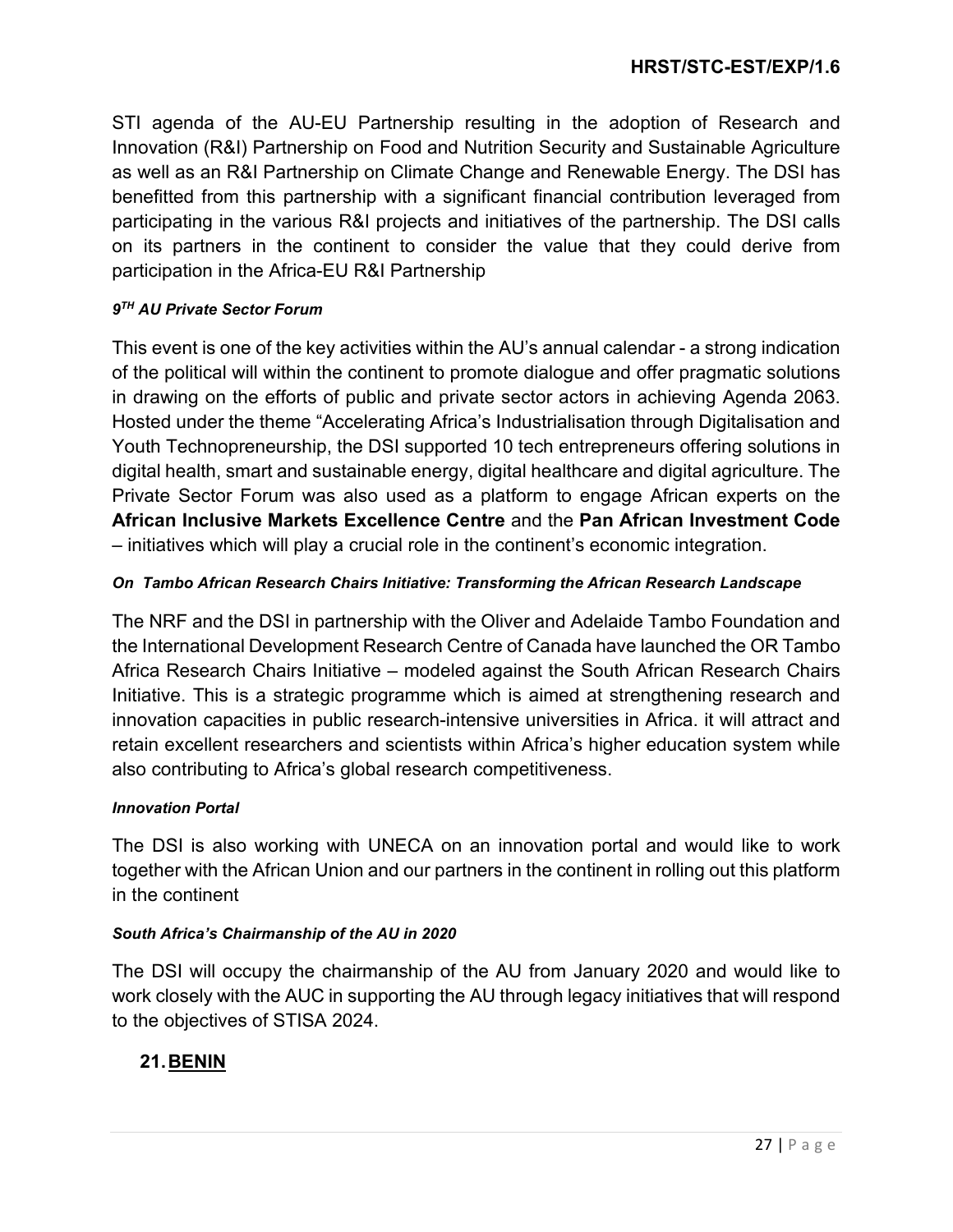In Benin, the promulgated and modified law organizes the sector of education in three levels, namely, (i) Primary and Kindergarten, (ii) secondary education, technical and vocational training; and (ii) Higher Education and Scientific Research. The Ministry of Higher Education and Scientific Research is responsible for the design, implementation, monitoring and evaluation of the State's general policy on higher education, scientific research and innovation in accordance with international conventions, laws and regulations in force in the Republic of Benin. The National Science Research Policy is developed by the Ministry which has a National Directorate for Scientific Research and Innovation, an Agency for the valorisation or commercialisation of research results and Technological Innovation, and a National Fund for Scientific Research and technological innovation. Research activities are conducted through universities (University of Abomey-Calavi, University of Parakou, National University of Agriculture and National University of Sciences, Technologies, Engineering and Mathematics) and the Benin Center for Scientific Research and Research. Benin propose the introduction of mechanisms for continental collaboration to strengthen the capacity of academic staff and increase the number of women scientists in universities.

## **22. DRC**

DRC has a new vision since the inception of a new government. The country believes STI is the foundation of all development, and has a day dedicated to innovation. The government believes that it is only through STI that its vast wealth can be utilized to uplift the living standards of population. There is an ongoing campaign to promote STI and the President is championing the promotion of STI as the new vision of DRC. Through his initiative, the government is attracting investors and adding value to available national incentives. New researchers are also coming in to the country who will be attached to Congolese scientists to work on specific areas. The government STI initiative is also targeting tourism which can be catalyzed through science and technology. There is a national scientific policy that has been developed and awaiting adoption.

## **23.ESWATINI**

To date, the Government has embarked on the development and review of STI policies and strategies in an effort to create a conducive environment for R&D and Innovation for Eswatini, namely: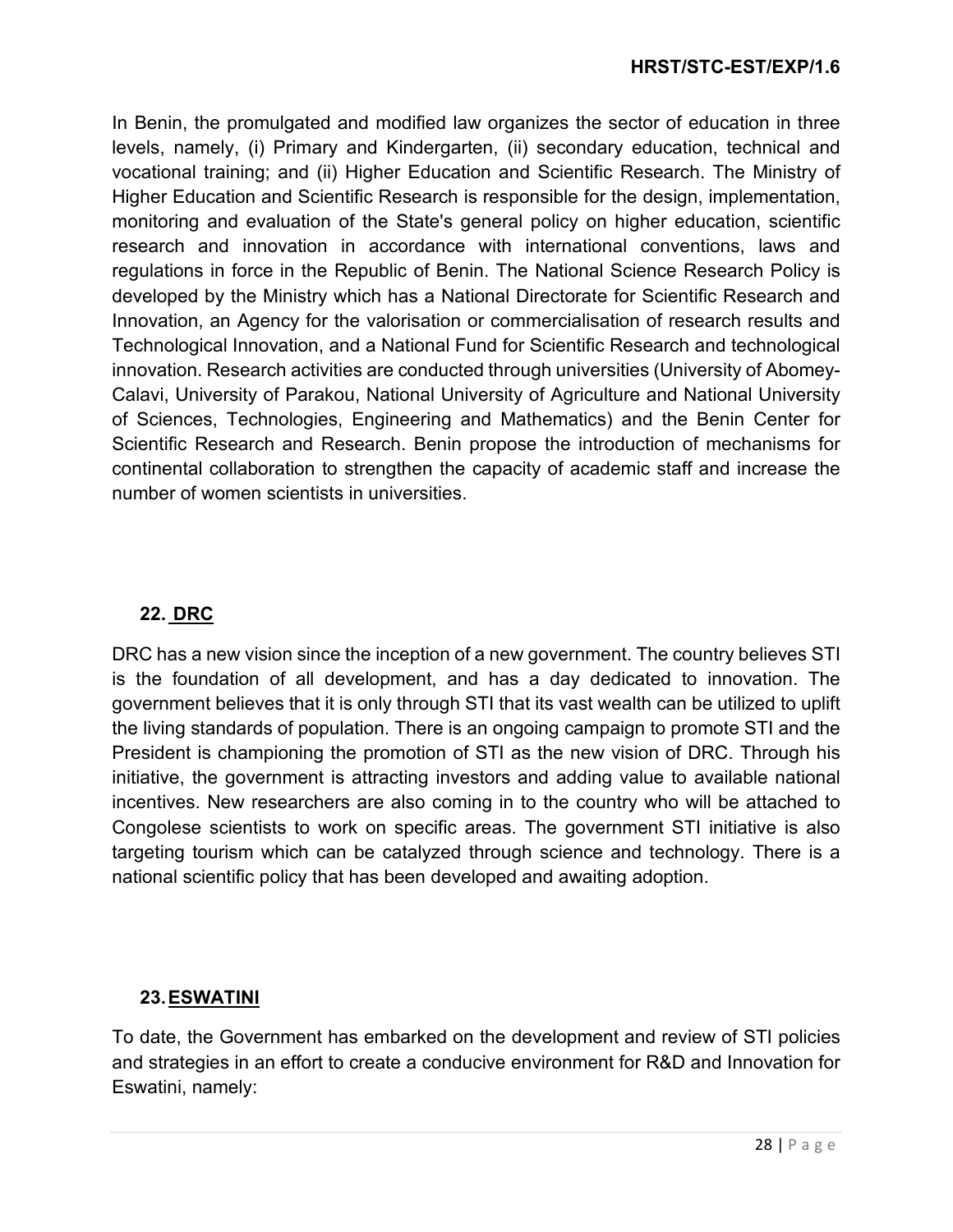- Ratification of the 2008 SADC Protocol on STI in 2016 and has adopted several regional and international STI strategies in line with the implementation of STI programmes.
- All the organizational arrangements associated with the full operationalization of the Royal Science and Technology Park which was established in 2012. The RSTP which has 2 divisions, namely the IT Park and the Biotechnology Park, will serve as a catalyst for innovation. The IT Park is the hub of IT driven services and products (National Contact Centre, Business Incubation Hub, Advanced School of IT and the National Data Centre). The Biotechnology Park is a multi – purpose platform in bio – related technologies, production, marketing and trading (Biotechnology research centre, incubation facilities, service centre and agricultural related biotechnology)
- The review of the National STI policy of 2012 whose reviewed draft has already been validated and ready for submission to Attorney General's office.
- The Bio-economy strategy and its implementation plan has been approved by the Cabinet. The Bio-economy strategy's main objective is to form collaborative, concerted efforts between key institutions of the NSI, to maximise resources; the strategy encourages the sustainable use of natural resources and the preservation of the environment.
- The recently validated draft of the amended RSTP Act of 2012 seek to reposition RSTP as an innovation agency for the furtherance of research of science and technology related fields, innovation, associated technology transfer and foreign direct investment, and designated special economic zones.
- The National Council for RSTI Bill which seek resuscitate the NCRSTI to enable the provision for the co-ordination and funding of research, science, technology and innovation in the Kingdom of Eswatini has been approved by AG's office and ready for forwarding to Cabinet.
- The R&D and Innovation surveys and the related Regional and international STI policies and frameworks. The launch and operationalization of the Kingdom of Eswatini Academy of Sciences (KEAS) which aims to recognize, support and promote excellence in scientific research performed by scientists who are in Eswatini to promote contacts and collaborations among scientists, amongst emaSwati scientists and between them and the global scientific community; and to strengthen the global position and role of scientific research performed by Swati scientists;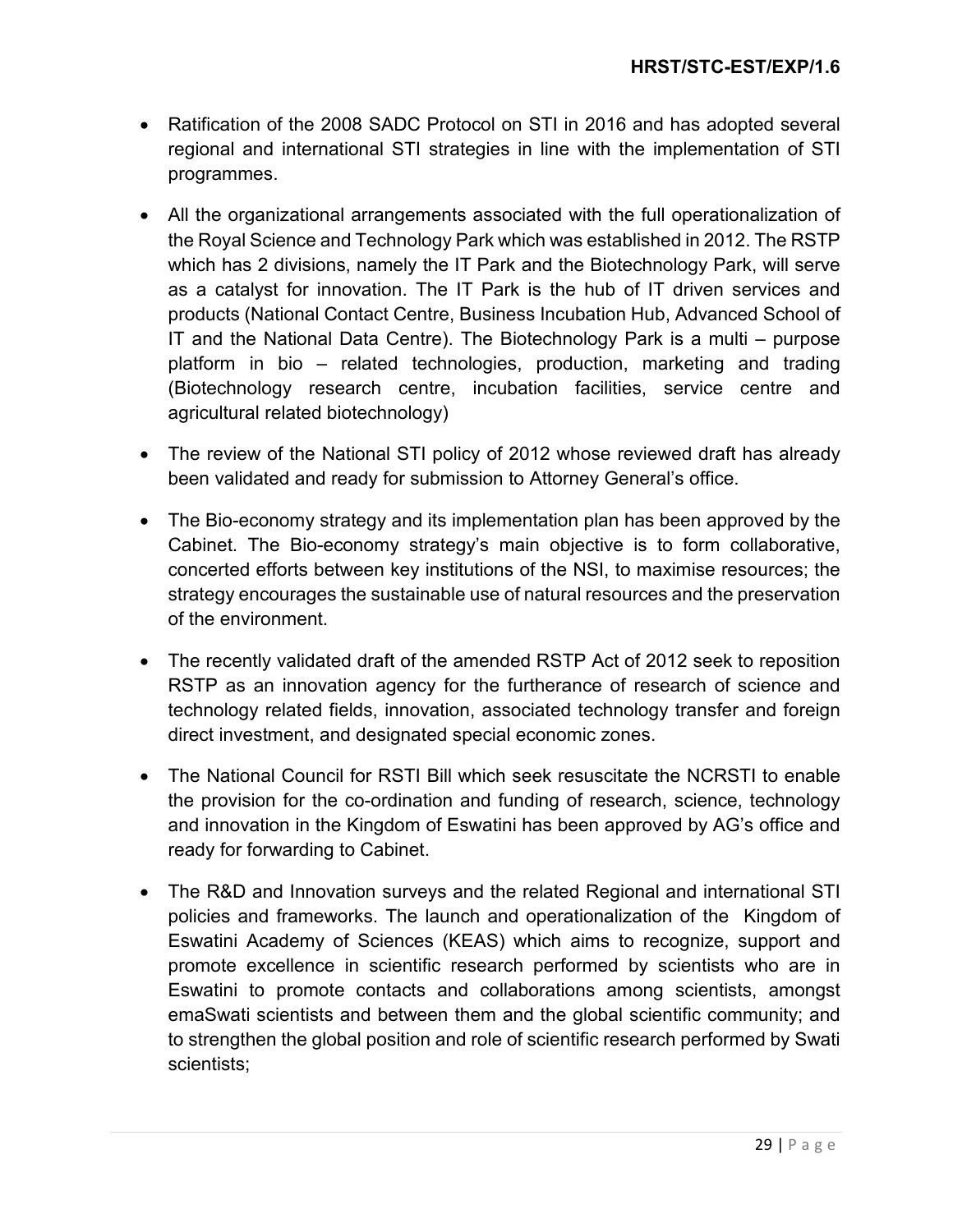- The Ministry of ICT has also embarked on the signing of MOUs on STI with other countries such as Mozambique, Kenya, Republic of South Africa that have compatible innovation ecosystem to foster the exchange of scientists, researchers, software developers and best practices on R&D and Innovation.
- The country has engaged The World Academy of Sciences (TWAS) to assist with the development of a national Women In Science Engineering and Technology (WISET) chapter in line with Regional Frameworks and Strategies
- The country is in the process of developing an Indigenous Knowledge System (IKS) Policy in line with the SADC Frameworks and Strategies

# **24.MALI**

There are 5 public universities and also private ones. There are also doctoral schools. Research is conducted at the level of universities, research institutes, but there are also isolated/independent inventors. The universities are attached to the Ministry of Higher Education and Research but the institutes are attached to other sectoral departments (Agriculture, Livestock and Fisheries, Health). The research themes vary and are related to Agriculture, Health, Livestock and Fisheries, Energy, etc. The Government has set up the Competitive Fund for Research and Innovation at the rate of 2 billion FCFA per year. The Government has also adopted the STI policy. As emerging technologies, Mali has: (a) a robotics centre that was created in 2017 that also seeks to develop artificial intelligence; and (b) Biotechnology laboratories working in the field of agriculture, health. Mali is developing partnerships with several African and European countries in higher education and research and still remains open to all forms of collaboration at the level of the African Union for STI. The texts establishing the National Agency on Quality Assurance were also adopted by the Government. One of the missions of our department being scientific culture, there are each year celebration of Sciences in December; the African Scientific Renaissance Day in June, and also Miss Science in September. The government has put in place the Best Inventor Award.

## **25.BURKINA FASO**

The government considers STI important has instituted a Scientific Council. One of the mandate of the council is to see to the valorization of research findings to make sure this contributes to the socio-economic development of the country. The country has a strategic plan for financing research and innovation contribute significantly on the development and wellbeing of the population. It has contributed to the financing of 50 projects. Research is also an active endeavor within the country's universities. The country has a plan on health which has a research component. The country has 4 centers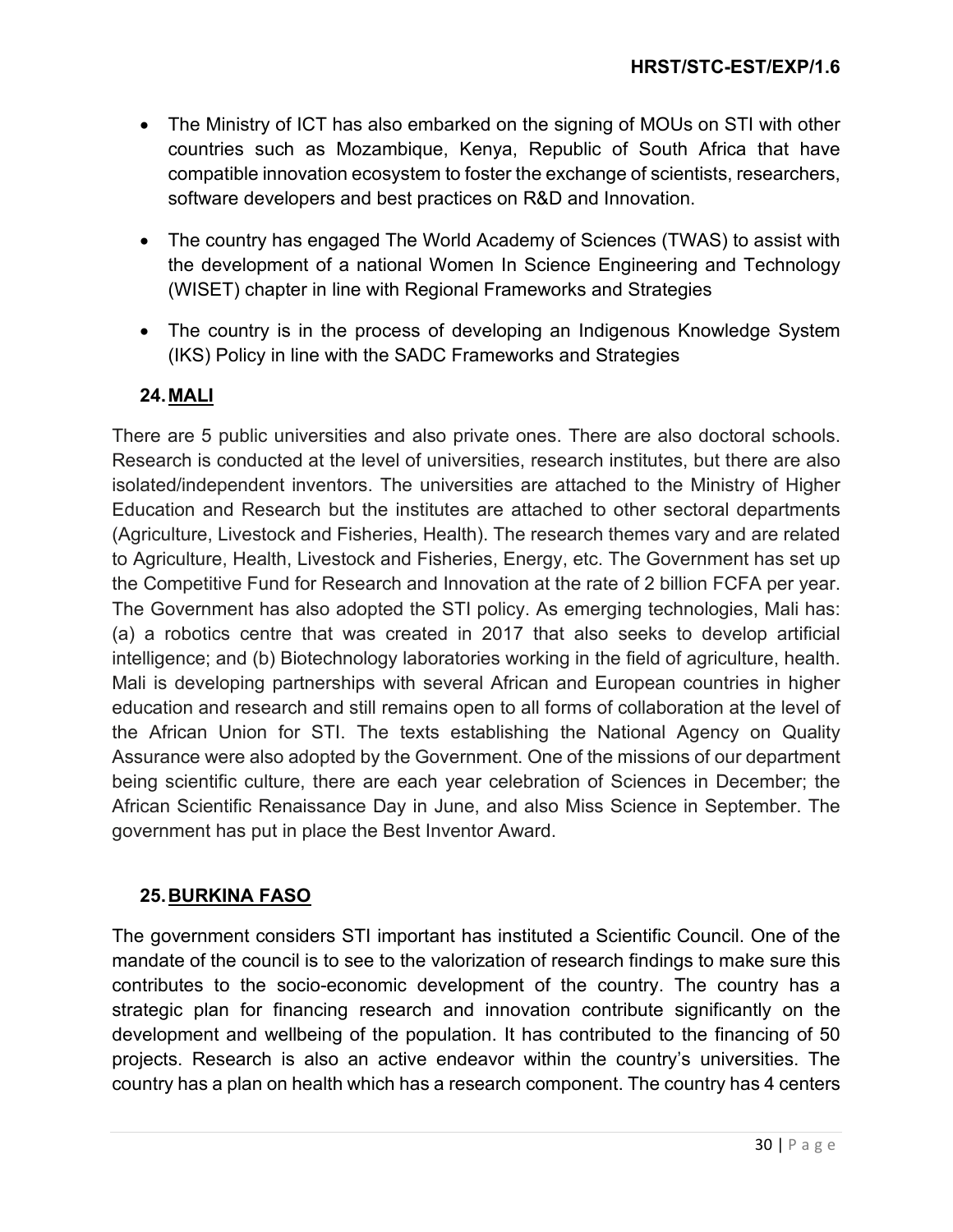of excellence including a center on water and energy as well as the environment. The country has plans for national hubs.

# **ANNEX 2: UPDATES AND DISCUSSIONS ON IMPLEMENTATION OF STI INITIATIVES OF PARTNERS INSTITUTIONS**

**1. The United Nations Educational, Scientific and Cultural Organization** (**UNESCO)**

In view of the high importance given by UNESCO to the AUC's STC-EST meeting, UNESCO was very well represented in the meeting, including through the participation of the President of the Science Commission of the 40<sup>th</sup> UNESCO's General Conference, Prof Stephen Simukanga from Zimbabwe.

In terms of key STI initiatives of UNESCO focusing on the implementation of the Agenda 2063 and the 2030 Agenda, UNESCO referred to a number of key actions in four STI priority areas: Strengthening inclusive STI systems & governance; Promoting basic sciences & building STI capacity; Promoting sustainable management of natural resources and Ensuring water security.

UNESCO noted its technical support for the 5 year work plan of STISA 2024 and for the evaluation and monitoring of STISA 2024 with AOSTI. UNESCO highlighted its assistance to Member States, including more than 25 African countries, in terms of developing, reviewing, implementing & monitoring inclusive and gender transformative STI policies. UNESCO in partnership with SADC Secretariat and SADC Parliamentary Forum has instituted a regional programme on Capacity building for Parliamentarians in STI policy legislation to enhance SADC industrialization strategy. It also noted the successful cooperation with UN and AUC on Developing STI for SDGs roadmaps, including in 3 pilot countries in Africa (Ethiopia, Ghana- led by UNESCO and Kenya), as well as its partnership with L'Oréal to promote women in science and numerous initiatives in capacity building in STEM across the continent.

In the field of water security, UNESCO noted its actions in the context of its Intergovernmental Hydrological Programme (IHP), including actions on drought monitoring and risk prevention. UNESCO also presented the Man and the Biosphere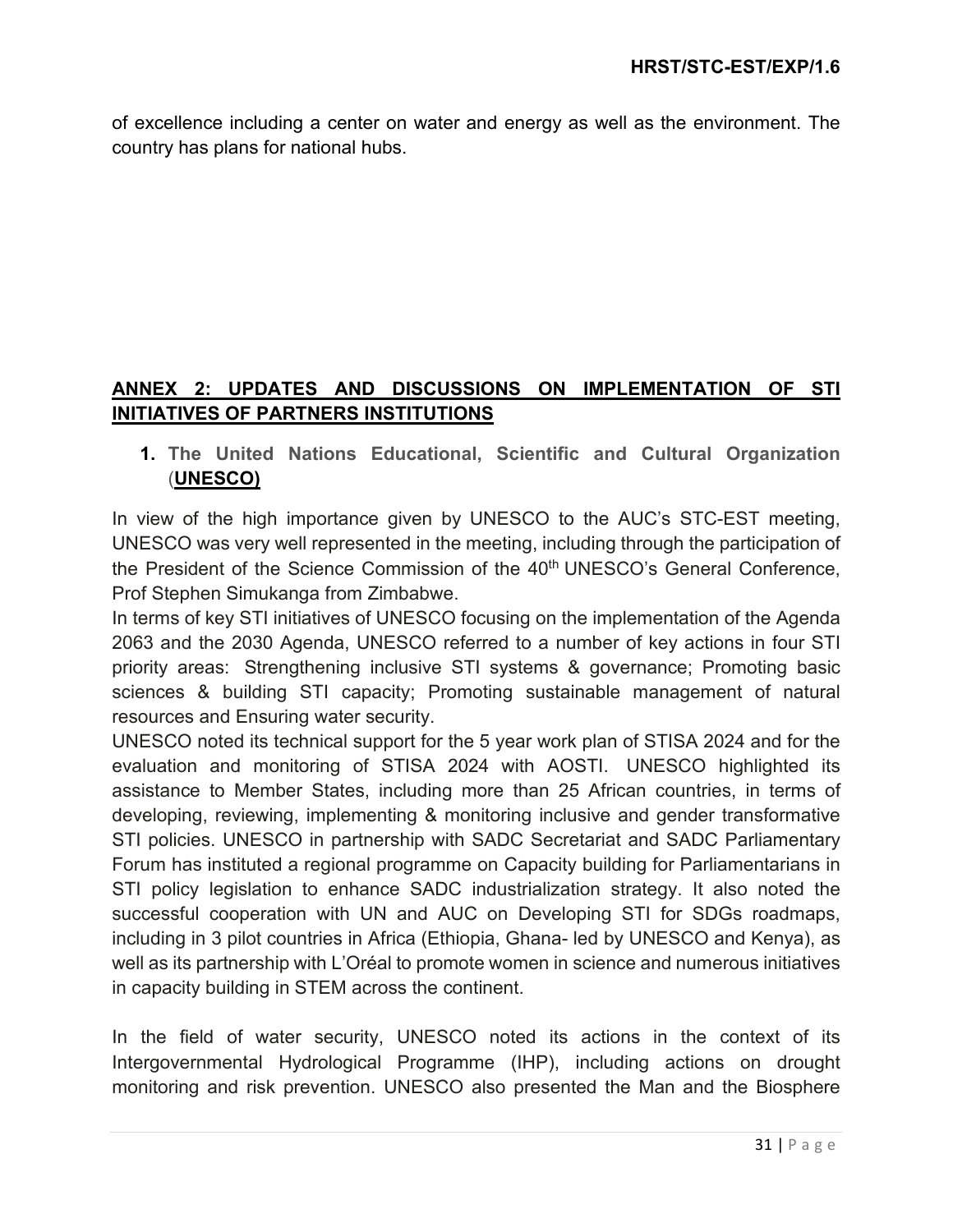programme, an intergovernmental scientific programme aiming at reconciling Conservation of Biodiversity and sustainable and equitable use of natural resources for community wellbeing. This programme works in Biosphere reserves (BR) which are learning sites for sustainable development. There are currently 701 BRs in 124 countries including 21 transboundary sites worldwide with 79 RBs in 29 countries in Africa. Submitted by African countries, a resolution has been adopted by UNESCO Member States in 2017 for the creation of a special fund (AfriBioFund) which would foster contribution of MAB African biosphere reserves as sites for science for sustainability generating knowledge on conservation and development integrated innovative approaches. The Fund would positively impact the life of over 22 million people. AfriBioFund would be a major contribution to assist African Member States in implementing Agenda 2030 and its SDGs and AU Agenda 2063. UNESCO is already getting the support of AfDB for the feasibility study of the fund. UNESCO is calling upon AU to endorse the creation of this fund as joint a UNESCO-AU regional initiative.

Finally, UNESCO emphasized the game changing potential of Open Science in Africa for reducing the existing inequalities in STI and accelerating progress towards the implementation of the Agenda 2063 and the achievement of SDGs. In this context, UNESCO will be taking the lead in building the global consensus on open science through a consultative and inclusive process to develop a new international standard setting instrument on Open Science - the UNESCO Recommendation on Open Science to be adopted by the UNESCO General Conference in 2021. UNESCO invited the STC experts, Ministers and the AU to actively contribute to the process.

## **2. UNITED NATIONS ECONOMIC COMMISSION FOR AFRICA (UNECA)**

In terms of consensus building, ECA organized the first Africa Regional Science, Technology and Innovation Forum on 16 April 2019 in partnership with the Department of Science and Technology (DST) of South Africa on 16 April 2019. The Forum included high-level panels of ministers, senior public and private sector leaders, academia and senior representative of the United Nations entities. The outcomes presented a strong and united African voice at the High Level Political Forum as well as the Multi-stakeholder Technology Facilitation Mechanisms. The second ARSTI Forum is scheduled for 23-24 February 2020 in Victoria Fall – alongside the African Regional Forum on Sustainable Development. In addition, ECA convened the annual Africa Regional component of the World Summit on the Information Society (WSIS) in Cameroon. The outcomes will inform the global WSIS.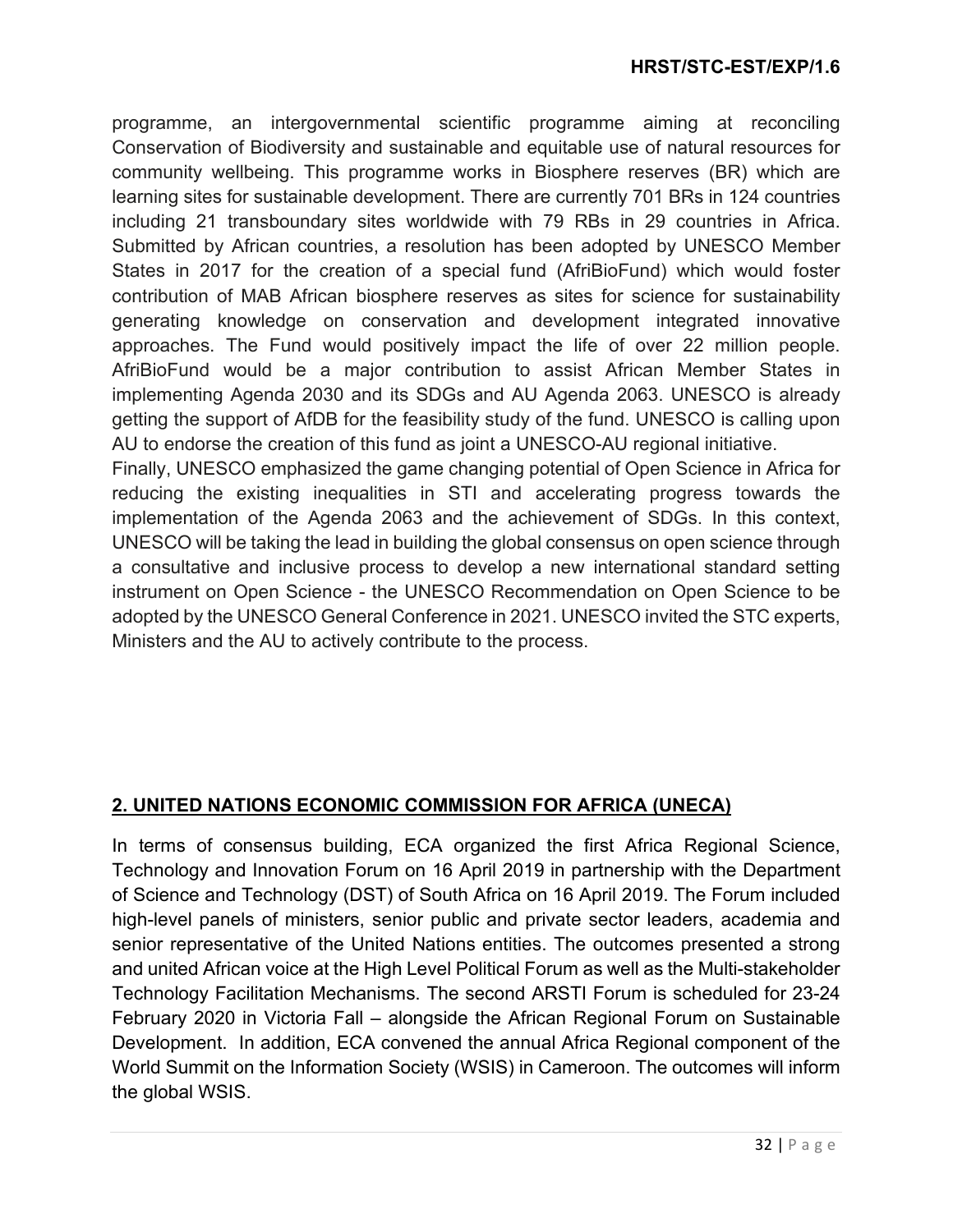### **HRST/STC-EST/EXP/1.6**

In terms of building technical competencies, the ECA-inspired African Biomedical Engineering Consortium has now over 20 university partners in Africa that have either adopted or refined their existing biomedical engineering (BME) based on the BME generic curriculum. Over 2200 students are currently enrolled in the programmes of partner universities. The initiative includes an innovators design school that builds the technical, innovation and entrepreneurship skill which has benefited close to 200 students with a third of the students being females. The recent one was hosted by Uganda Industrial Research Institute (UIRI) and ABEC. Students learned how to invent (i.e. bring their concept to life from first principle), assemble (e.g. 3D Printers), programme the different sensors (e.g. in a phone) and secure, store and share data, among others.

The first global open source platform for open innovation was operationalized, one medical device has completed the first stage of clinical trials and youths in Uganda organized their third stakeholders innovation conference for improved healthcare outcomes. In addition, ECA is supporting Guinea in piloting a platform for digitalization of tax assessments and administration in Guinea; support to Cameroon and Ethiopia to expand their broadband infrastructures.

In terms of policy development, ECA has launched three major policy research work: a) Harnessing Emerging Technologies for Improved Transportation in Africa with a focus on digital technologies, nanotechnologies and advanced energy technologies – three technologies that promise to revolutionize the transport industry; b) mobilizing funding for innovation and entrepreneurship – taking into account Africa's youthful population and c) Policy Design and Implementation – noting that most national STI policies may be inadequately designed and the implementation process is often missing. The main aim is to generate knowledge that can help both member States and ECA, to inform policy making in emerging technology and private sector development.

### **3. AFRICAN DEVELOPMENT BANK (AfDB)**

The contribution of AfDB to the implementation of STISA-24 is in the following areas: Post- secondary TVET, STI, HESTI with a focus on women and girls; policy**-** organize STI forum together with partners e.g. preparation for the 2020 STI forum is under way; Innovations financing for Education in Africa **(**300m fund- AfDB has been requested by AUC a result of COMEDAF III and COMEDAF III +Assembly/AU/Dec.174 (X) which declared the necessity of AEF. Furthermore, AfDB is involved in establishment of the African Education Fund- an innovative Financing mechanism owned and managed by the Africans. The design of the fund has been done in consultation with member States. Member state will be required to make one off financial commitment (USD 2-5 million) for the operationalization of the fund. The focus of the fund is TVET, STEM, Higher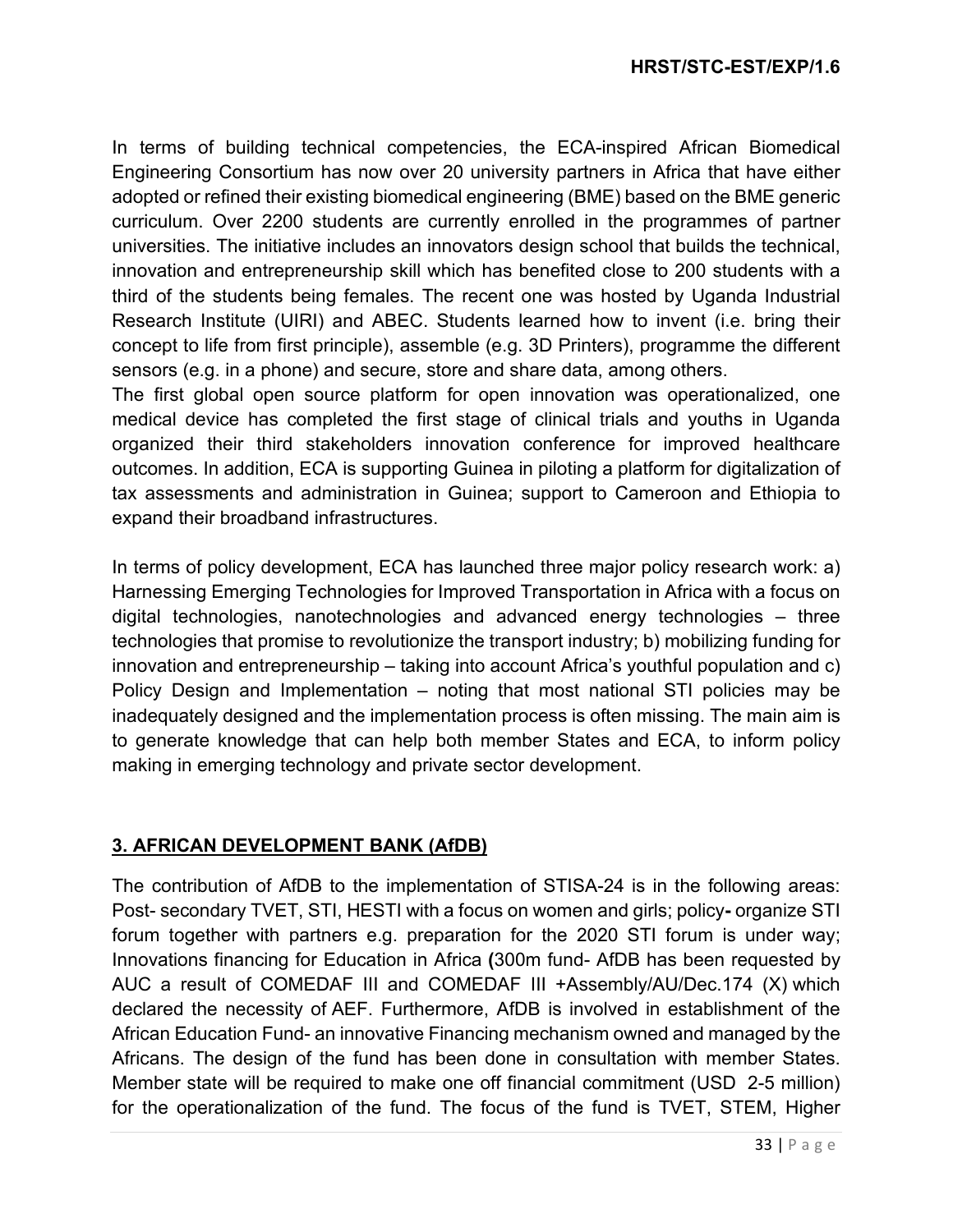Education, Research and innovation. Another area of contribution is in the Development Project financing- focused on Higher education and TVET (Infrastructure development and Human capital development- targeting AUC, RECs and member countries. AfDB support to the Pan African University, Science and Technology Technological Higher Education Project in Egypt – USD 50m; Kenya – Technical Education and Youth Entrepreneurship Project – USD 115m; East African Nutrition Science in Burundi – USD 8.3m are some of the examples.

## **4. AFRICA ACADEMY OF SCIENCES (AAS)**

The AAS presentation aimed to provide updates on the progress made in the implementation of its STI initiatives. The presentation outlined AAS' history, reason for existence and current strategic priorities until 2022. Key was a discussion on the AAS' tripartite mandate which is: 1) promoting excellence through recognition of outstanding scientists; 2) providing think tank and advisory services; and 3) implementing key STI programmes. On the first mandate, the presentation discussed progress made in engaging her fellows and affiliates who have grown in number and in gender diversity. It also appreciated the formation of a mentorship scheme aimed at providing targeted interaction and coaching support to upcoming scientists. On the second mandate, the presentation made note of the advancement made by AAS fellows in promoting knowledge dissemination across topical areas of interest. AAS fellows have organized themselves into 16 topical groups, reflecting issues that are relevant to the continent. On the third and final mandate, the presentation discussed four key platforms that have been formed to support programmatic implementation i.e. programmatic, agenda setting and funding platform (Alliance for Accelerating Excellence in Science in Africa), sustainability platform (The Coalition for African Research and Innovation), publishing platform (AAS Open) and financial, governance, HR and procurement platform (the Global Grant Community). AAS discussed achievements realized working across these platforms in four programmatic areas: building R&D leadership and infrastructure, innovation and science entrepreneurship, supporting rising research leaders and filling critical gaps within the R&D ecosystem (including public engagement, science communication and research management). AAS further highlighted areas for engagement with African governments; covering policy dialogue, advocacy and funding. AAS invited delegates to support AAS initiatives in order to advance the STISA agenda and enhance lives on the continent through science.

# **5. SANSA: Science, Technology and Innovation Initiative – South African National Space Agency (SANSA), South Africa, Presented by Dr Lee-Anne McKinnell, SANSA**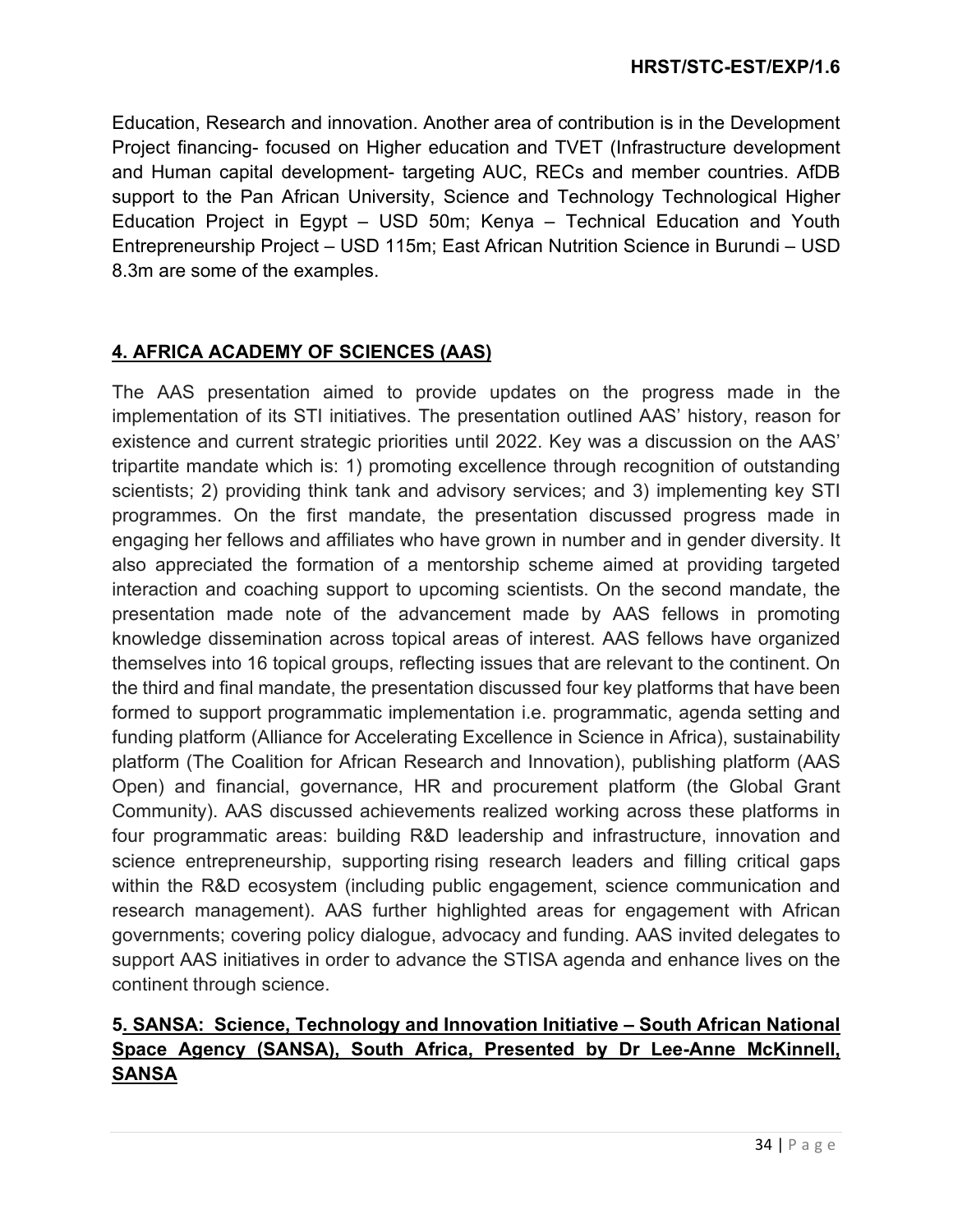The presenter informed that Space Weather refers to conditions on the Sun and in the solar wind, magnetosphere, ionosphere, and thermosphere that can influence the performance and reliability of space-borne and ground-based technological systems. She noted that Space Weather is a real risk to communication, navigation, and electronic systems and can cause increased radiation exposure at aviation altitudes and above.

SANSA in South Africa has being developing a capability in Space Weather operations and research over the past 10 years. The SANSA Space Weather Centre is a member of the International Space Environment Service (ISES) and has recently being designated as a Regional Space Weather Information Provider for Africa by the International Civil Aviation Organisation (ICAO). Over the next 3 years SANSA will be expanding operational space weather, as well as data networks to achieve the aim of a real time operational service for Africa.

South Africa is therefore inviting African partners to endorse SANSA's capability, and join this initiative to protect Africa's interest in the global challenge that is Space Weather.

## **6. PASET Regional Scholarship and Innovation Fund, International Centre of Insect Physiology and Ecology (icipe)**

The presenter noted that there were various regional initiatives that countries were party to, for which need to be captured as part of implementation of STISA. An important one is the Partnership for skills in Applied Sciences, Engineering and Technology, facilitated by the World Bank, and which aims to contribute to training 10,000 African PhDs in strategic areas that are important for the Continents development. Eight AU member countries are currently participating (Senegal, Kenya, Rwanda, Ghana, Cote D Ivoire, Ghana, Burkina Faso and Benin) in PASET. Nigeria and Mozambique are in the process of joining the initiative.

## **7. AFRICAN COMMISSION FOR NUCLEAR ENERGY (AFCONE)**

The Pelindaba Treaty (African Nuclear Weapon Free Zone) created a mechanism for compliance through the establishment of the African Commission on Nuclear Energy, referred to as AFCONE. The African Member States have also realized the enormous benefits that the peaceful application of nuclear science and technology hold for the economic and social development of the continent. The AFCONE priority is given to the most pressing needs of the States Parties: Peaceful nuclear applications, Radioactive waste management, Safety, Security and Safeguards

The nuclear science and technology is an issue of special interest for Africa. AFCONE will support, with its partners, Research, Development and Training Programmes, in order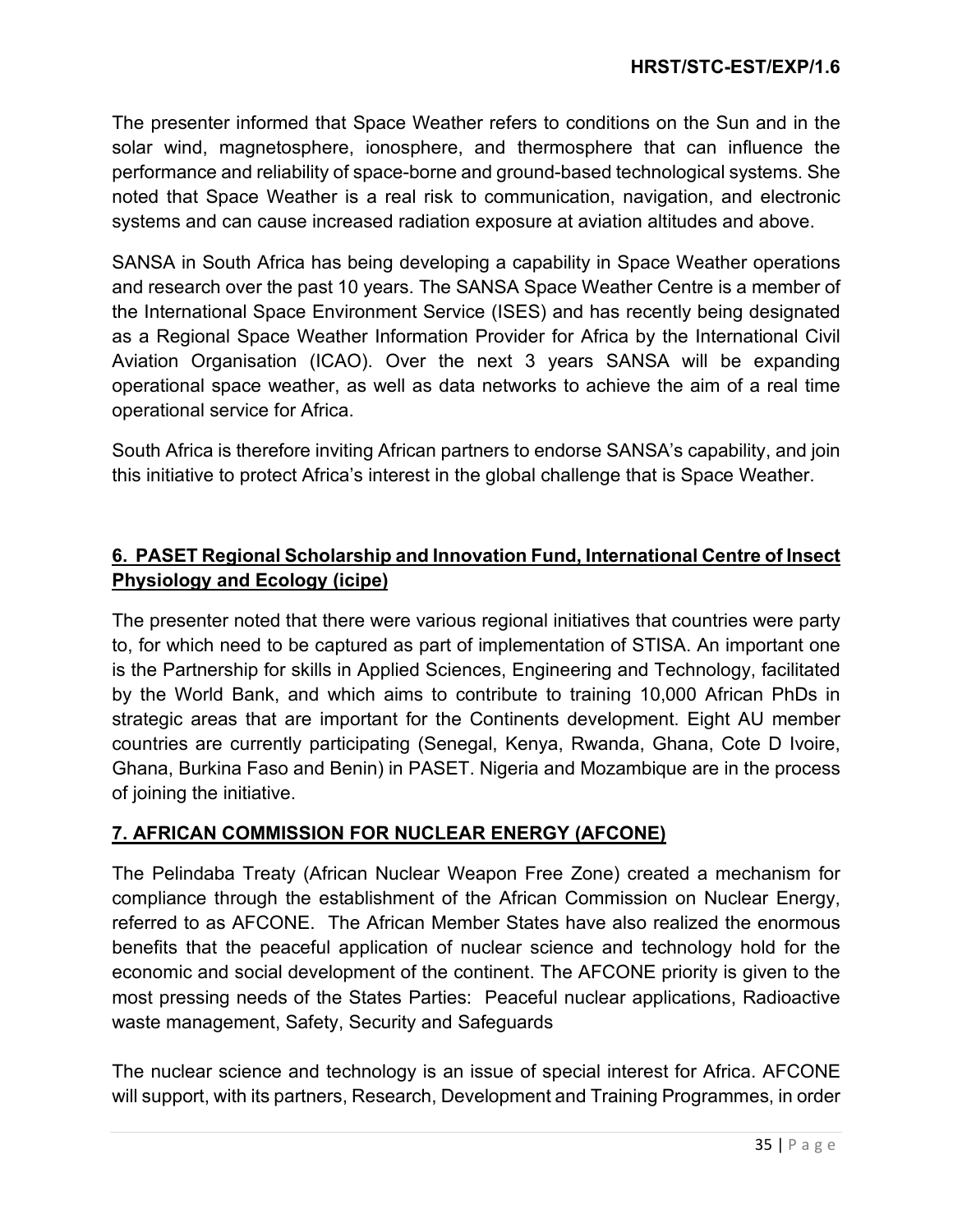to address each of the Pelindaba Treaty provisions, in particular the development of Peaceful Nuclear Applications and Safety, Security and Safeguards, including the R & D related.

African Ministers and Officials issued a Declaration on 10 January 2007, at the meeting in Algiers held in the framework of the High-level African Regional Conference on the contribution of nuclear energy to peace and sustainable development, which outlined priorities for Africa on this issue. **The Declaration and Plan of Action have been adopted by the African Union Summit in January 2007.**

The implementation of the Pelindaba Treaty is underpinned by important nuclear-related initiatives already on-going on the Continent. These include the important work being done by the African Regional Cooperative Agreement (AFRA operational since 1990) to enlarge the contribution of nuclear science and technology on the African continent, in co-operation with the IAEA. The State Parties to the Pelindaba Treaty are implementing more or less large scale national programs on peaceful applications of nuclear energy: Human Health, Agriculture and Animal Health, Isotope Hydrology, Industry, Environment, Nuclear Power and Energy Planning. AFCONE aims to support Education & Training and Nuclear Research and Development activities with an emphasis on continually improving nuclear safety, security and safeguards notably to contribute to the integration of the nuclear power within the regional energy mix system in a safe, efficient and secure manner.

# **8. The International Atomic Energy Agency (IAEA)**

The International Atomic Energy Agency (IAEA) was established as an autonomous organization under the United Nations in 1957 and is the only organization within the UN system with expertise in nuclear technologies. In implementing its Atoms for Peace and Development mandate, the Agency works closely with Member States, United Nations partners and development agencies.

The technical cooperation programme is the major IAEA mechanism for transferring nuclear technology to Member States, helping them to address key development priorities in seven areas of work: health and nutrition, food and agriculture, water and the environment, industrial applications and radiation technology, energy planning and nuclear power, radiation protection and nuclear safety and security, and nuclear knowledge development and management.